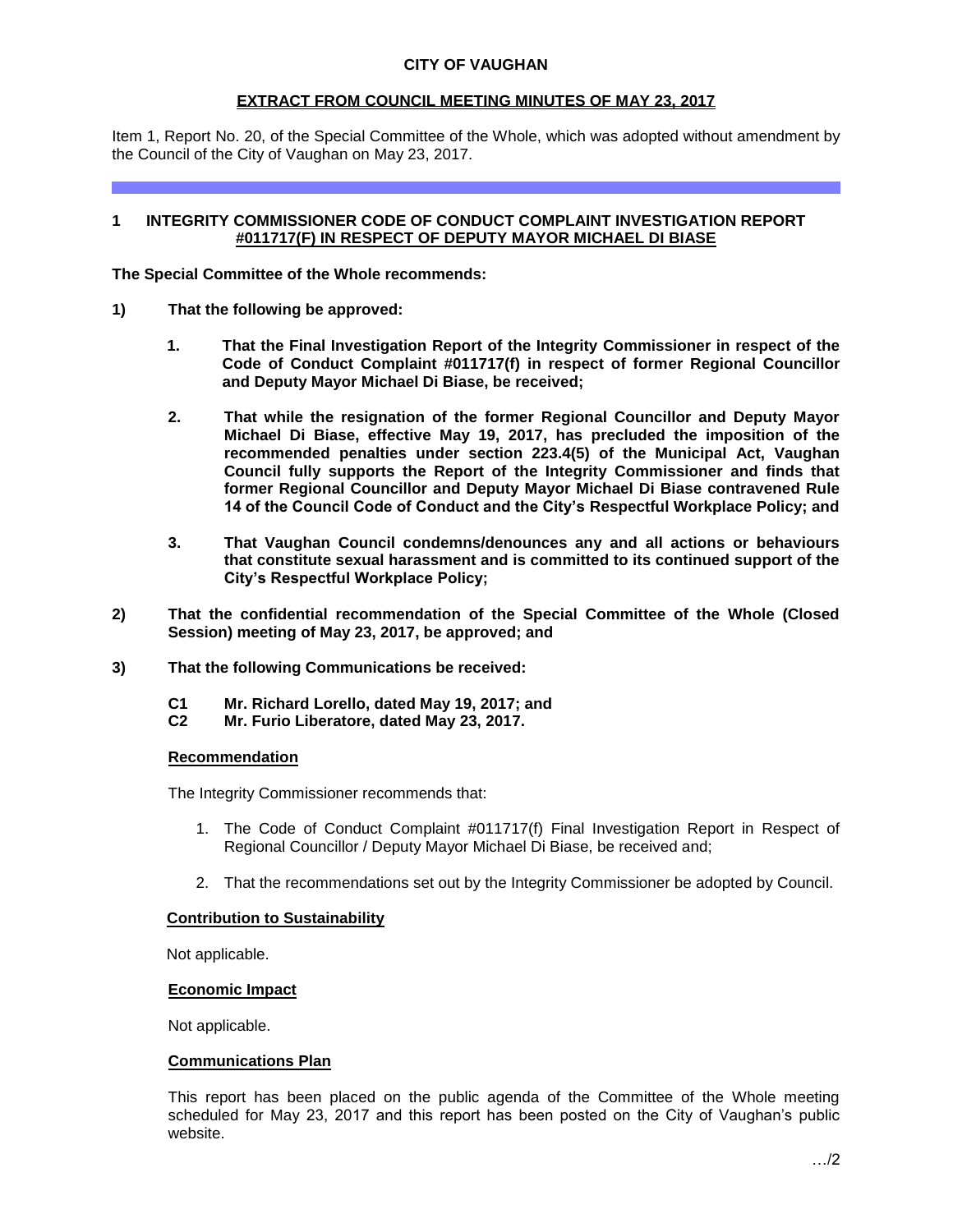#### **CITY OF VAUGHAN**

#### **EXTRACT FROM COUNCIL MEETING MINUTES OF MAY 23, 2017**

#### Item 1, SPCW Report No. 20 – Page 2

#### **Purpose**

Section 12 of the Code Protocol explains that where the complaint is sustained, the Integrity Commissioner is required to "outline the findings, the terms of any settlement, or recommended corrective action":

Recommendation Report:

12. (1) The Integrity Commissioner shall report to the complainant and the member generally no later than 90 days after the receipt of the Complaint Form/Affidavit of the complaint.

(2) Where the complaint is sustained in whole or in part, the Integrity Commissioner shall report to Council outlining the findings, the terms of any settlement, or recommended corrective action**.** Where the complaint is not sustained, the Integrity Commissioner shall report to Council the result of the investigation.

#### **Background - Analysis and Options**

This report presents the findings of my investigation under the City of Vaughan Code of Ethical Conduct (the "Code") relating to the conduct of Regional Councillor and Deputy Mayor Michael Di Biase (the "Respondent") in connection with a complaint raising three issues:

- 1. the allegation of sexual assault of an employee of the City of Vaughan (the "Complainant") by the Respondent;
- 2. the allegation that the Respondent sexually harassed the Complainant; and
- 3. the allegation that the Respondent undertook an act of reprisal against the Complainant after the Complainant initiated a Code complaint against him. The reprisal was alleged to be the engagement of an individual to conduct surveillance on the Complainant.

I find that Issue #1 involves allegations which on their face are of a criminal nature under the *Criminal Code*. Section 6(3)(a) of the Complaint Protocol for Council Code of Conduct (the "Code Protocol") provides that where an allegation of criminal conduct is made, I must advise the complainant to pursue the allegations with the Police Service. As a result, I did not investigate the issue and make no findings in that regard.

On Issue #2, I find that the actions of the Respondent constitute sexual harassment and a breach of Rule 14 of the Code, which prohibits such harassment. The Respondent's conduct created and contributed to an intimidating and offensive work environment for the Complainant, contrary to his obligations under the Code and under the City's Respectful Workplace Policy, Policy No.05.5.23 (the "Respectful Workplace Policy"). Such actions seriously undermine the trust placed in elected officials and the principles underlying their Oath of Office.

On Issue #3, I note that the Respondent has previously undertaken acts of reprisals against employees of the City of Vaughan who had initiated or participated in complaints under the Code. In this case, however, I did not receive conclusive evidence linking the individual who conducted surveillance on the Complainant to the Respondent. I therefore find that there is insufficient evidence to determine that the Respondent has breached Rule 19(1) and (2) with regard to reprisals and obstruction.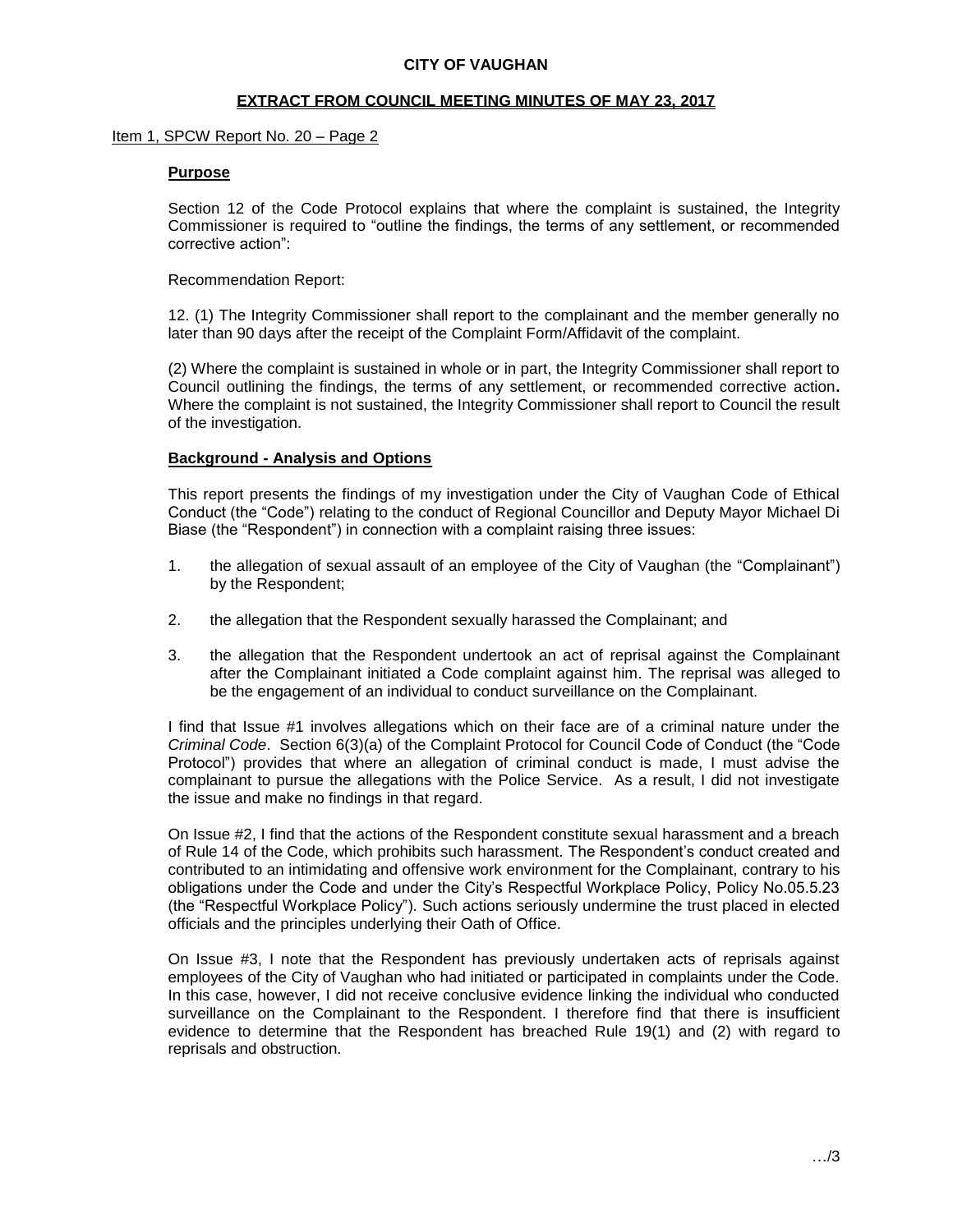### **CITY OF VAUGHAN**

### **EXTRACT FROM COUNCIL MEETING MINUTES OF MAY 23, 2017**

### Item 1, SPCW Report No. 20 - Page 3

### **Relationship to Term of Council Service Excellence Strategy Map (2014-2018)**

This report supports the following priority set forth in the Term of Council Service Excellence Strategy Map (2014-2018)

Continue to advance a culture of excellence in governance

#### **Regional Implications**

Not applicable.

#### **Conclusion**

In this report, I discuss my investigative process, my decisions on jurisdiction, my findings on the allegations in the complaint, my reasons for those findings, and my recommendations with respect to the appropriate sanction.

#### **Attachments**

- 1. City of Vaughan Complaint Investigation Report #011717(f)
- 2. Statement of the Complainant, dated May 16, 2017

#### **Report prepared by:**

Suzanne Craig Integrity Commissioner

(A copy of the attachments referred to in the foregoing have been forwarded to each Member of Council and a copy thereof is also on file in the office of the City Clerk.)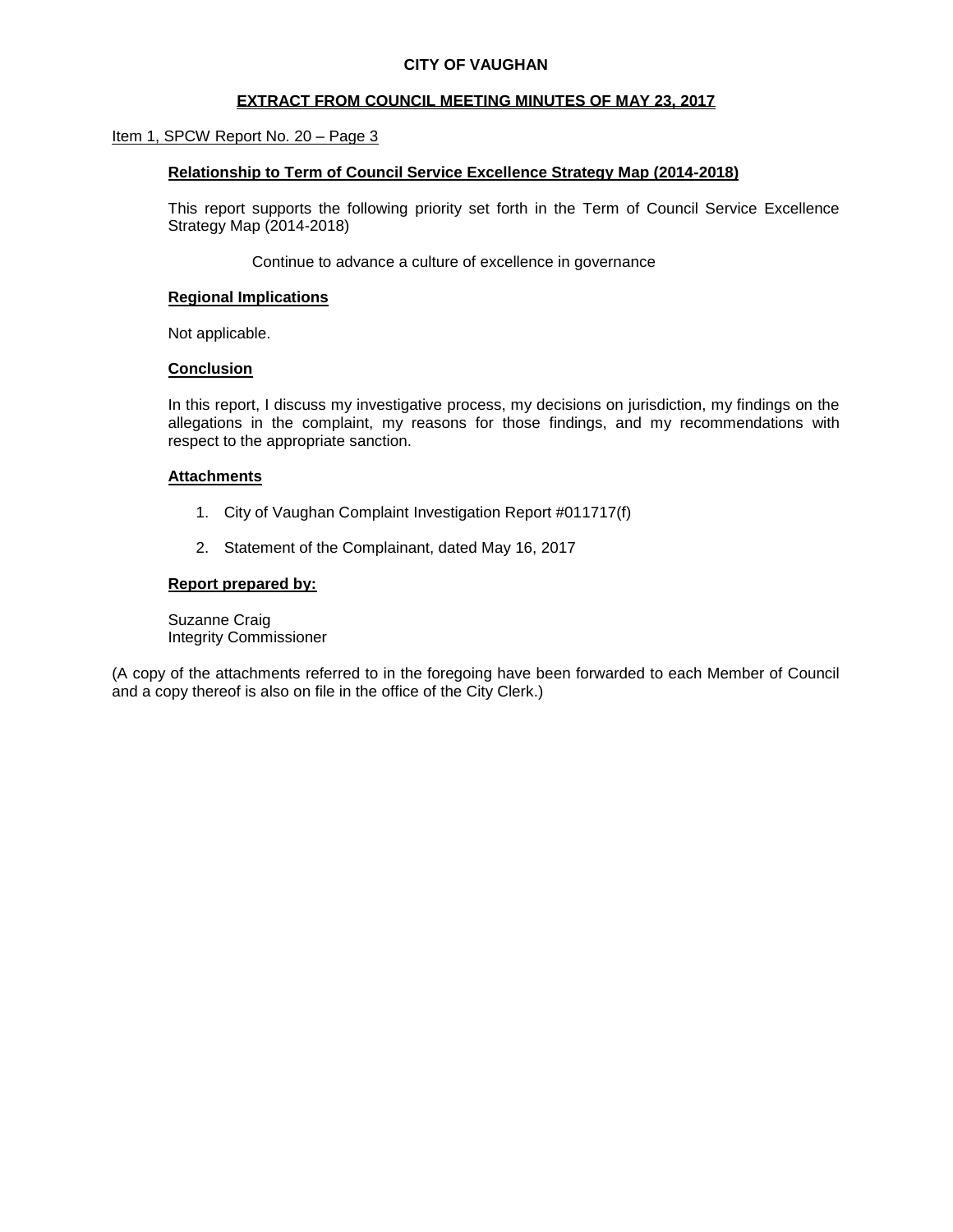### **SPECIAL COMMITTEE OF THE WHOLE MAY 23, 2017**

#### **INTEGRITY COMMISSIONER CODE OF CONDUCT COMPLAINT INVESTIGATION REPORT #011717(F) IN RESPECT OF DEPUTY MAYOR MICHAEL DI BIASE**

#### **Recommendation**

The Integrity Commissioner recommends that:

- 1. The Code of Conduct Complaint #011717(f) Final Investigation Report in Respect of Regional Councillor / Deputy Mayor Michael Di Biase, be received and;
- 2. That the recommendations set out by the Integrity Commissioner be adopted by Council.

#### **Contribution to Sustainability**

Not applicable.

#### **Economic Impact**

Not applicable.

#### **Communications Plan**

This report has been placed on the public agenda of the Committee of the Whole meeting scheduled for May 23, 2017 and this report has been posted on the City of Vaughan's public website.

### **Purpose**

Section 12 of the Code Protocol explains that where the complaint is sustained, the Integrity Commissioner is required to "outline the findings, the terms of any settlement, or recommended corrective action":

Recommendation Report:

12. (1) The Integrity Commissioner shall report to the complainant and the member generally no later than 90 days after the receipt of the Complaint Form/Affidavit of the complaint.

(2) Where the complaint is sustained in whole or in part, the Integrity Commissioner shall report to Council outlining the findings, the terms of any settlement, or recommended corrective action**.** Where the complaint is not sustained, the Integrity Commissioner shall report to Council the result of the investigation.

#### **Background - Analysis and Options**

This report presents the findings of my investigation under the City of Vaughan Code of Ethical Conduct (the "Code") relating to the conduct of Regional Councillor and Deputy Mayor Michael Di Biase (the "Respondent") in connection with a complaint raising three issues: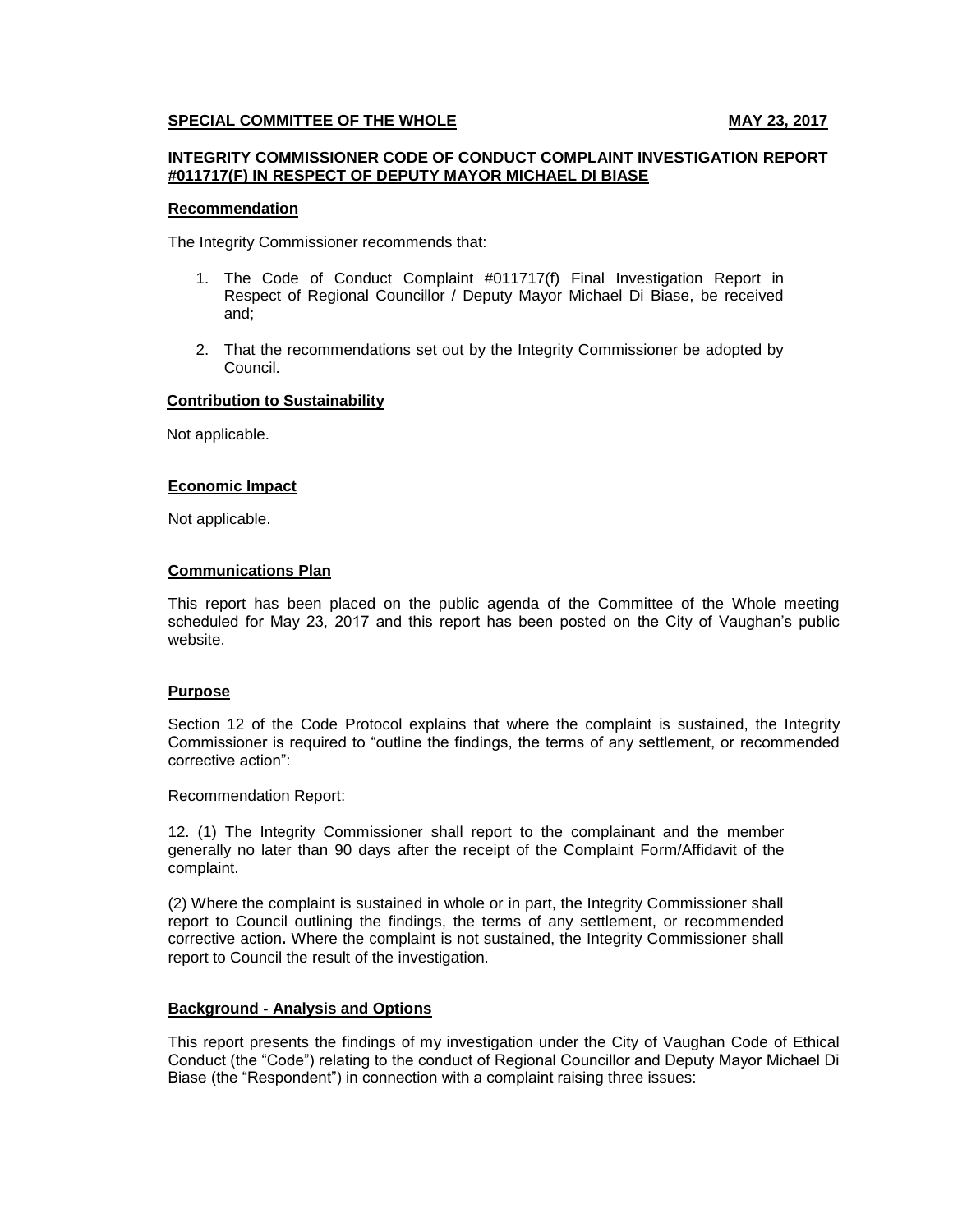- 1. the allegation of sexual assault of an employee of the City of Vaughan (the "Complainant") by the Respondent;
- 2. the allegation that the Respondent sexually harassed the Complainant; and
- 3. the allegation that the Respondent undertook an act of reprisal against the Complainant after the Complainant initiated a Code complaint against him. The reprisal was alleged to be the engagement of an individual to conduct surveillance on the Complainant.

I find that Issue #1 involves allegations which on their face are of a criminal nature under the *Criminal Code*. Section 6(3)(a) of the Complaint Protocol for Council Code of Conduct (the "Code Protocol") provides that where an allegation of criminal conduct is made, I must advise the complainant to pursue the allegations with the Police Service. As a result, I did not investigate the issue and make no findings in that regard.

On Issue #2, I find that the actions of the Respondent constitute sexual harassment and a breach of Rule 14 of the Code, which prohibits such harassment. The Respondent's conduct created and contributed to an intimidating and offensive work environment for the Complainant, contrary to his obligations under the Code and under the City's Respectful Workplace Policy, Policy No.05.5.23 (the "Respectful Workplace Policy"). Such actions seriously undermine the trust placed in elected officials and the principles underlying their Oath of Office.

On Issue #3, I note that the Respondent has previously undertaken acts of reprisals against employees of the City of Vaughan who had initiated or participated in complaints under the Code. In this case, however, I did not receive conclusive evidence linking the individual who conducted surveillance on the Complainant to the Respondent. I therefore find that there is insufficient evidence to determine that the Respondent has breached Rule 19(1) and (2) with regard to reprisals and obstruction.

### **Relationship to Term of Council Service Excellence Strategy Map (2014-2018)**

This report supports the following priority set forth in the Term of Council Service Excellence Strategy Map (2014-2018)

Continue to advance a culture of excellence in governance

### **Regional Implications**

Not applicable.

### **Conclusion**

In this report, I discuss my investigative process, my decisions on jurisdiction, my findings on the allegations in the complaint, my reasons for those findings, and my recommendations with respect to the appropriate sanction.

### **Attachments**

- 1. City of Vaughan Complaint Investigation Report #011717(f)
- 2. Statement of the Complainant, dated May 16, 2017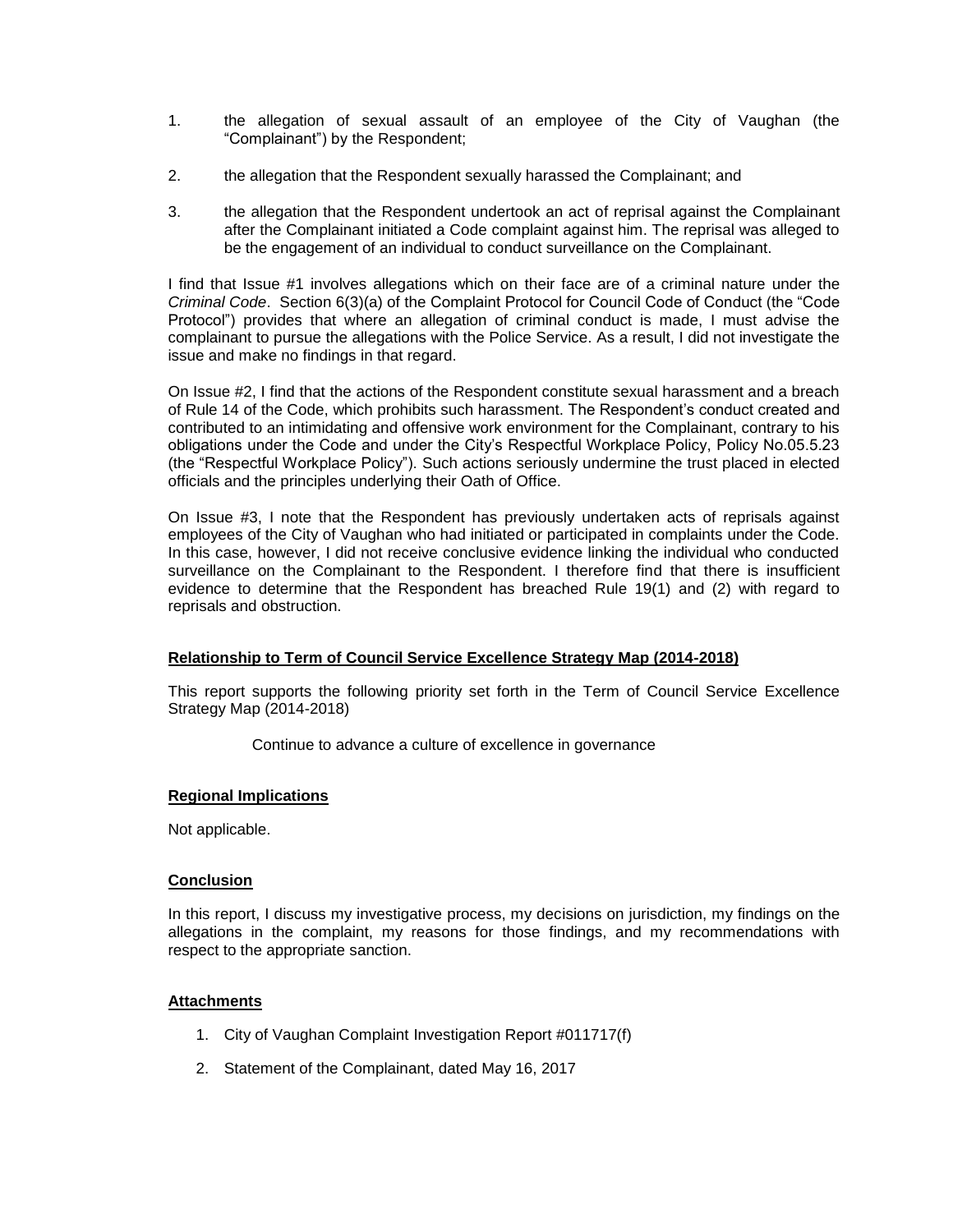# **Report prepared by:**

Suzanne Craig Integrity Commissioner

Respectfully submitted,

Suzanne Craig Integrity Commisioner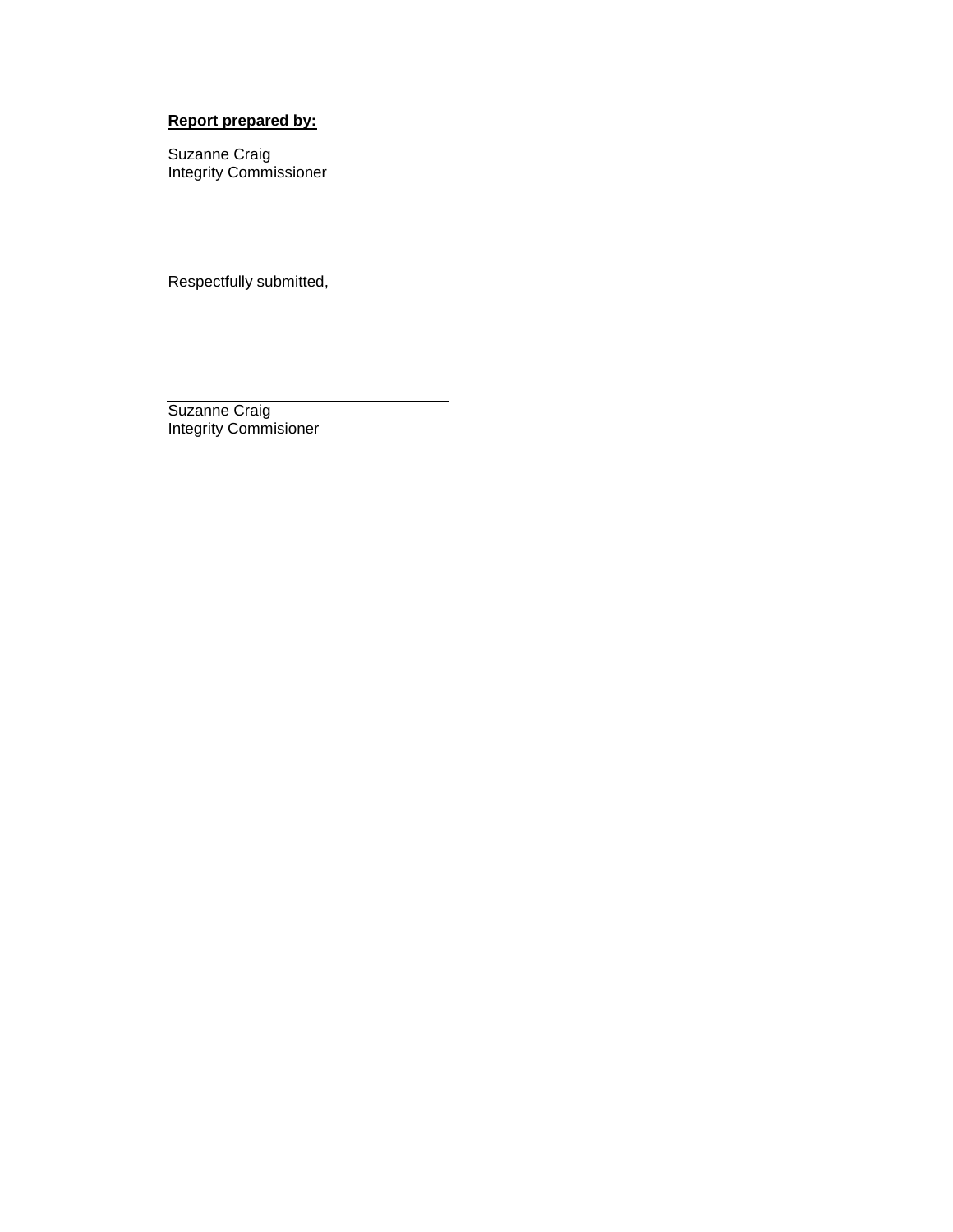# **RE: CITY OF VAUGHAN COMPLAINT #011717(f)**

| I.            |                 |    |  |  |
|---------------|-----------------|----|--|--|
| II.           |                 |    |  |  |
|               | A.              |    |  |  |
|               | $\mathbf{B}$ .  |    |  |  |
|               | $\mathcal{C}$ . |    |  |  |
| Ш.            |                 |    |  |  |
|               | A <sub>1</sub>  |    |  |  |
|               | <b>B</b> .      |    |  |  |
|               | $C$ .           |    |  |  |
| IV.           |                 |    |  |  |
|               | $\mathbf{A}$ .  |    |  |  |
|               | <b>B</b> .      |    |  |  |
| $V_{\bullet}$ |                 |    |  |  |
|               | A.              |    |  |  |
|               | <b>B.</b>       |    |  |  |
|               |                 | 1. |  |  |
|               |                 | 1. |  |  |
|               | $C$ .           |    |  |  |
|               |                 | 1. |  |  |
|               |                 | 2. |  |  |
| VI.           |                 |    |  |  |
|               | $\mathbf{A}$ .  |    |  |  |
|               | <b>B</b> .      |    |  |  |
| VII.          |                 |    |  |  |
| VIII.         |                 |    |  |  |
|               |                 |    |  |  |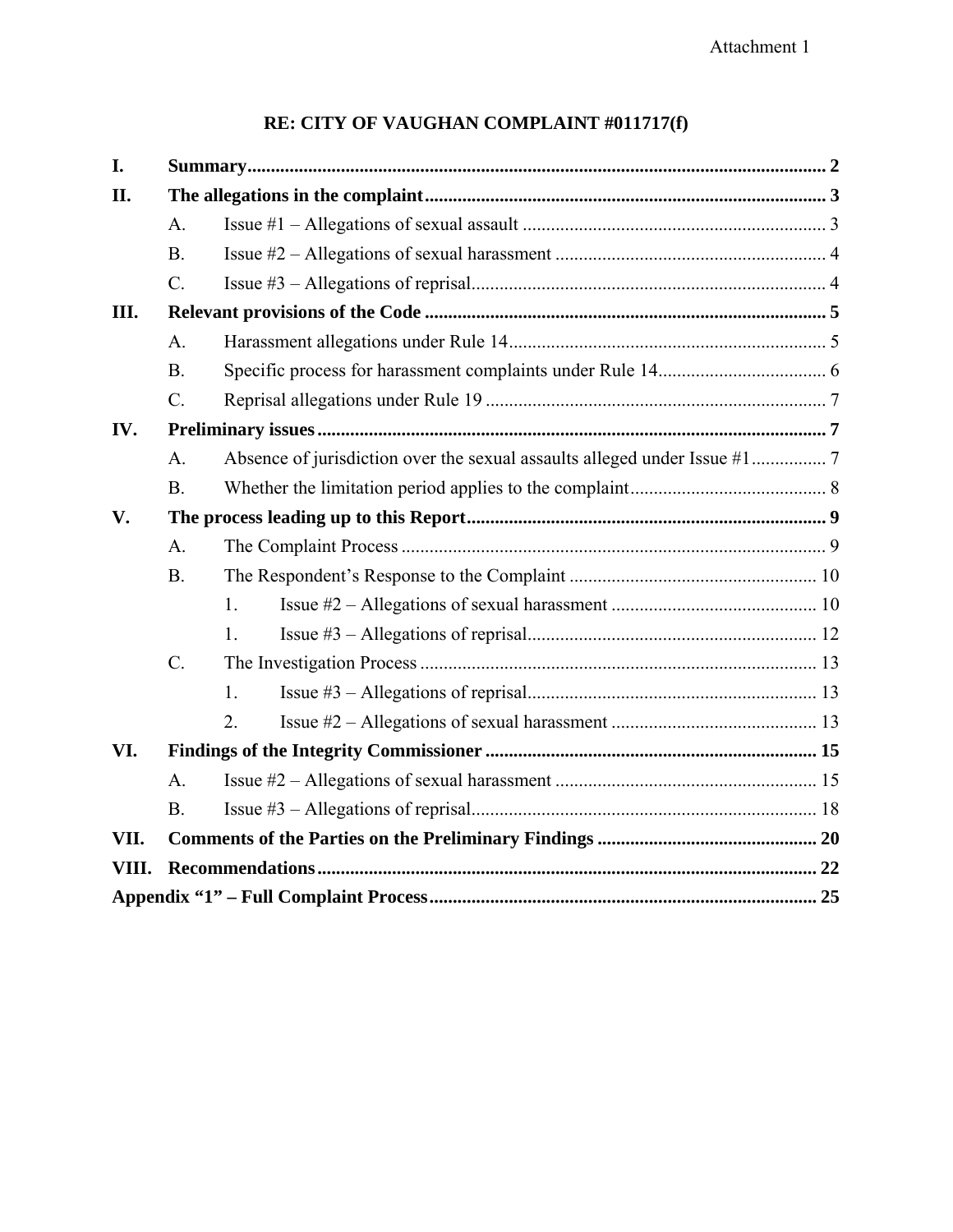### **I. Summary**

This report presents the findings of my investigation under the City of Vaughan Code of Ethical Conduct (the "Code") relating to the conduct of Regional Councillor and Deputy Mayor Michael Di Biase (the "Respondent") in connection with a complaint raising three issues:

- 1. the allegation of sexual assault of an employee of the City of Vaughan (the "Complainant") by the Respondent;
- 2. the allegation that the Respondent sexually harassed the Complainant; and
- 3. the allegation that the Respondent undertook an act of reprisal against the Complainant after the Complainant initiated a Code complaint against him. The reprisal was alleged to be the engagement of an individual to conduct surveillance on the Complainant.

I find that Issue #1 involves allegations which on their face are of a criminal nature under the *Criminal Code*. Section 6(3)(a) of the Complaint Protocol for Council Code of Conduct (the "Code Protocol") provides that where an allegation of criminal conduct is made, I must advise the complainant to pursue the allegations with the Police Service. As a result, I did not investigate the issue and make no findings in that regard.

On Issue #2, I find that the actions of the Respondent constitute sexual harassment and a breach of Rule 14 of the Code, which prohibits such harassment. The Respondent's conduct created and contributed to an intimidating and offensive work environment for the Complainant, contrary to his obligations under the Code and under the City's Respectful Workplace Policy, Policy No.05.5.23 (the "Respectful Workplace Policy"). Such actions seriously undermine the trust placed in elected officials and the principles underlying their Oath of Office.

Even after the Respondent was told by the Complainant that his sexual advances were unwelcome and unwanted, the Respondent did not cease his unwelcome conduct. When the Complainant confronted the Respondent during a telephone call that she recorded, the Respondent admitted to having made unwelcome sexual advances. He made light of his actions by making further unwelcome advances.

On Issue #3, I note that the Respondent has previously undertaken acts of reprisals against employees of the City of Vaughan who had initiated or participated in complaints under the Code. In this case, however, I did not receive conclusive evidence linking the individual who conducted surveillance on the Complainant to the Respondent. I therefore find that there is insufficient evidence to determine that the Respondent has breached Rule 19(1) and (2) with regard to reprisals and obstruction.

In this report, I discuss my investigative process, my decisions on jurisdiction, my findings on the allegations in the complaint, my reasons for those findings, and my recommendations with respect to the appropriate sanction.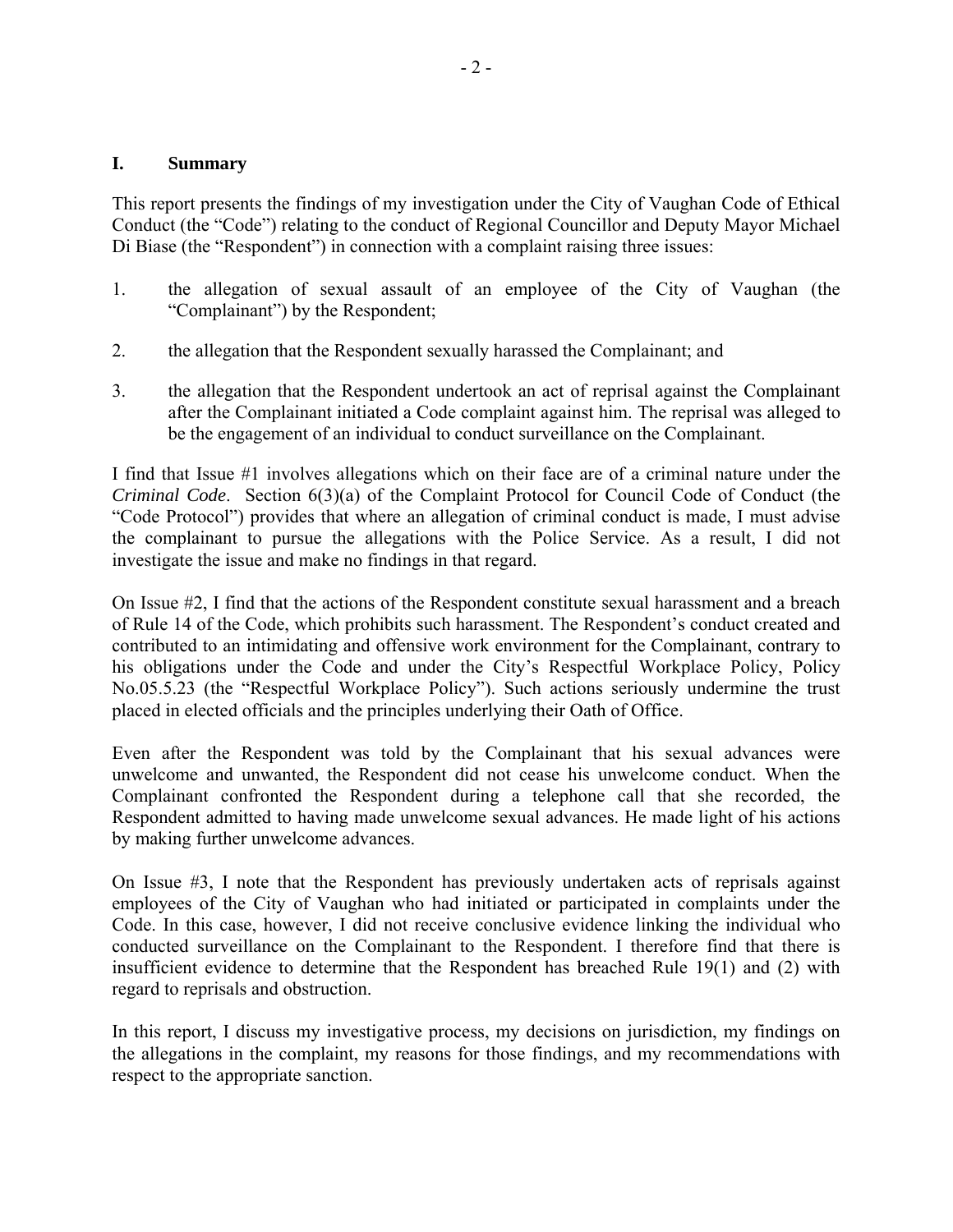### **II. The allegations in the complaint**

On January 17, 2017, I received a complaint under the Code. The complaint was submitted on the City's Complaint Form/Affidavit, to which the Complainant added several pages of additional information. The Complaint Form/Affidavit was eight pages and was properly sworn and witnessed as required by the Code Protocol.

The Complainant wrote that she has reasonable grounds to believe that the Respondent had contravened Rule No. 14 and Rule No. 19(2) of the Code. In her 8-page Affidavit, the Complainant provided detailed particulars of these allegations

The full particulars of these allegations were provided to the Respondent. In this report, however, I have exercised my discretion to disclose only those particulars that I have determined are necessary for the purposes of the report.

In doing so, I have considered the need for City Council and the public to understand the factual basis for my findings and my recommendations. I note that the Complainant has confirmed that she understands and accepts that the events alleged in her complaint would be made public in any report that I would deliver.

However, I have also considered the countervailing privacy interest of the Complainant, particularly because these allegations involve events that are highly personal to the Complainant. As well, I have recognized the broader interest in publicly disclosing such personal information in reports involving sexual harassment only to the extent that it is necessary to do so, in order to encourage victims of sexual harassment to come forward with their complaints.

## *A. Issue #1 – Allegations of sexual assault*

The Complainant raised a number of allegations of sexual assault by the Respondent, beginning in March 2016, which allegedly took place at the City of Vaughan civic centre on the fourth floor. For the reasons given above, I will not describe the details of each of these allegations.

I reproduce below the Complainant's description of one illustrative instance of these sexual assault allegations relating to the Respondent's alleged conduct in or around July 2016. I have replaced all names of persons involved with general descriptions, as I do throughout this report, in the interests of confidentiality:

The Respondent again groped me, kissed me, touched my breasts and pushed himself against me. In response, I again pushed the Respondent away, stating 'what would [*a named individual, A*] say if she know you were doing this to me?'…

The Respondent responded '*A*? How would *A* know? This is our secret'.

I replied, "No!", that it was not our secret and told the Respondent 'Do not ever let this happen again!"

Based on these and other events, the Complainant alleged that the Respondent sexually assaulted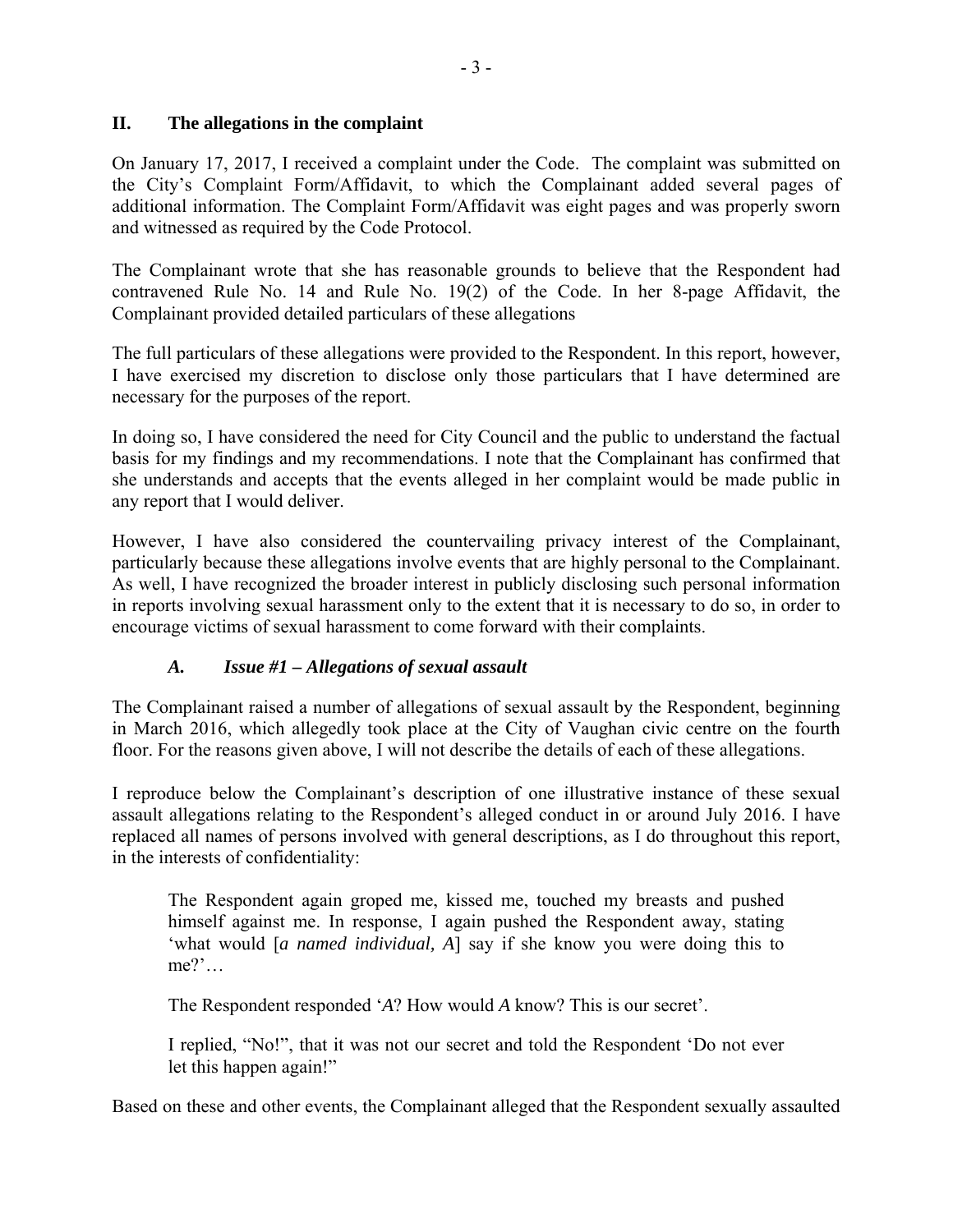her by touching her and pushing himself against her in such a way that violated her sexual integrity. The complaint notes that this is considered a violation under Rule No. 14 Code.

## *B. Issue #2 – Allegations of sexual harassment*

The complaint also alleged that the Respondent had sexually harassed the Complainant for a period of approximately five months, from March 2016 to July 2016. As a result of the alleged conduct, the Complainant left her workplace, returning only for a few weeks in October 2016.

The complaint provides a detailed account of five particular instances of unwanted sexual advances. Again, I will not recount the full details of these incidents, certain particulars of which are outlined below. In each case, the Respondent is alleged to have kissed the mouth of the Complainant, without her consent and despite her objections. In four cases, the Respondent also touched her breasts.

In addition to these five incidents, the Complainant alleges that this pattern of conduct was repeated a further five or six times and occurred in the same period. To show the general substance of these allegations, I have reproduced this last allegation below:

Between April and July 2016, the Respondent grabbed my breasts, thrusted himself against me, attempted to kiss me and put his tongue in my mouth on about five or six more occasions. Each time, I would tell the Respondent to stop, that his conduct was unwelcome and made me uncomfortable. I also advised the Respondent that I could not continue working for him if he continued to sexually assault and sexually harass me.

The complaint also discloses that the Complainant called the Respondent on her mobile phone on July 20, 2016 and discussed one such alleged incident that occurred on July 19, 2016. The Complainant recorded the telephone call without the Respondent's knowledge. The contents of this recording, which were transcribed, are discussed in my report below.

## *C. Issue #3 – Allegations of reprisal*

The complaint alleges that since filing her complaint letter to City and since her suggestion to the Respondent that she was going to file a Code complaint with the Integrity Commissioner, the Complainant and [*a named family member*] have been followed and have been subject to surveillance by an unknown man. In discussions with the Complainant, she clarified that this allegation was supported by "the way the Respondent deals with people who go against him". Upon seeing "a black SUV, license plate [*redacted*]" that was parked outside her house and then proceeded to follow her, the Complainant believed that the same "things that happened to others" would happen to her.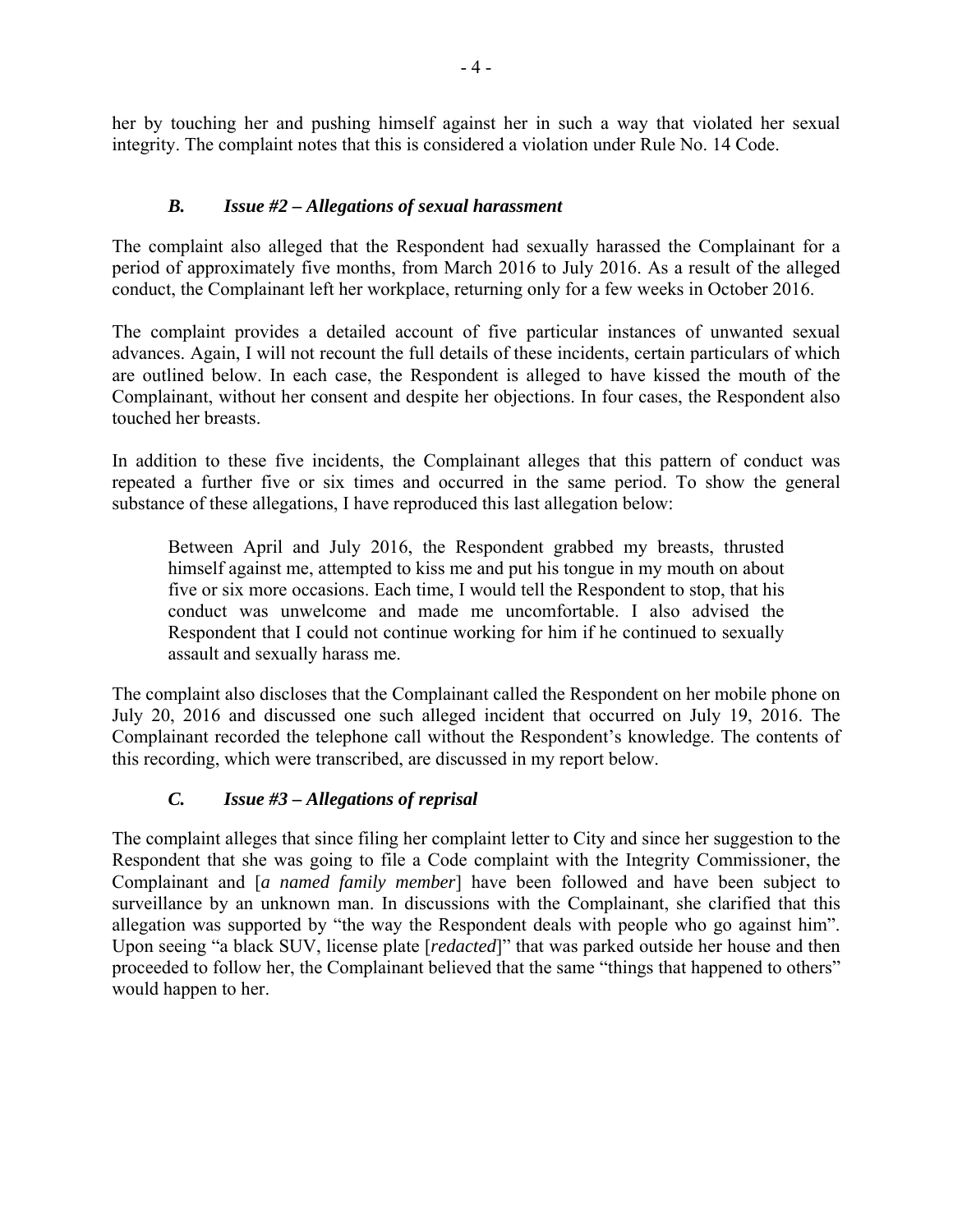### **III. Relevant provisions of the Code**

### *A. Harassment allegations under Rule 14*

Rule 14 of the Code requires Members of Council ("Members") to comply with the Respectful Workplace Policy. The Commentary for Rule 14 indicates that the purpose of this rule is to ensure a safe and respectful workplace that is free from harassment:

It is the policy of the City of Vaughan that all persons be treated fairly in the workplace in an environment free of discrimination and of personal and sexual harassment. The City of Vaughan's Respectful Workplace Policy (Harassment and Discrimination) ensures a safe and respectful workplace environment and appropriate management of any occurrences of harassment and discrimination as defined by the policy.

Rule 14 of the Code of Conduct does not define harassment. The definition of harassment is instead contained in the Respectful Workplace Policy.

By requiring Members to comply with the Respectful Workplace Policy, I conclude that Rule 14 incorporates by reference the obligations found in that policy. The Respectful Workplace Policy expressly applies to all elected representatives, including Members, and extends to any harassment that may occur at any worksite where the business of the municipality is being conducted.

The Respectful Workplace Policy defines sexual harassment as "comments or conduct of a… sexual nature, that is known or ought reasonably to be known to be unwelcome/unwanted, offensive, intimidating, hostile or inappropriate" (p. 3):

Sexual Harassment:

One or a series of comments or conduct of a gender-related or sexual nature, that is known or ought reasonably to be known to be unwelcome/unwanted, offensive, intimidating, hostile or inappropriate. Sexual harassment includes unwelcome sexual advances and requests for sexual favours where:

• Submitting to or rejecting this conduct is used as the basis for decisions which affect the individual's employment

• Such conduct has the purpose or effect of interfering with an individual's job performance

• Such conduct creates an intimidating or offensive environment

The Respectful Workplace Policy provides that everyone associated with the City has a responsibility to prevent harassment, but a manager or supervisor who has the authority to prevent or discourage harassment have a particular duty to act (p. 5).

The complaint alleges that on several occasions, the Complainant had been the unwilling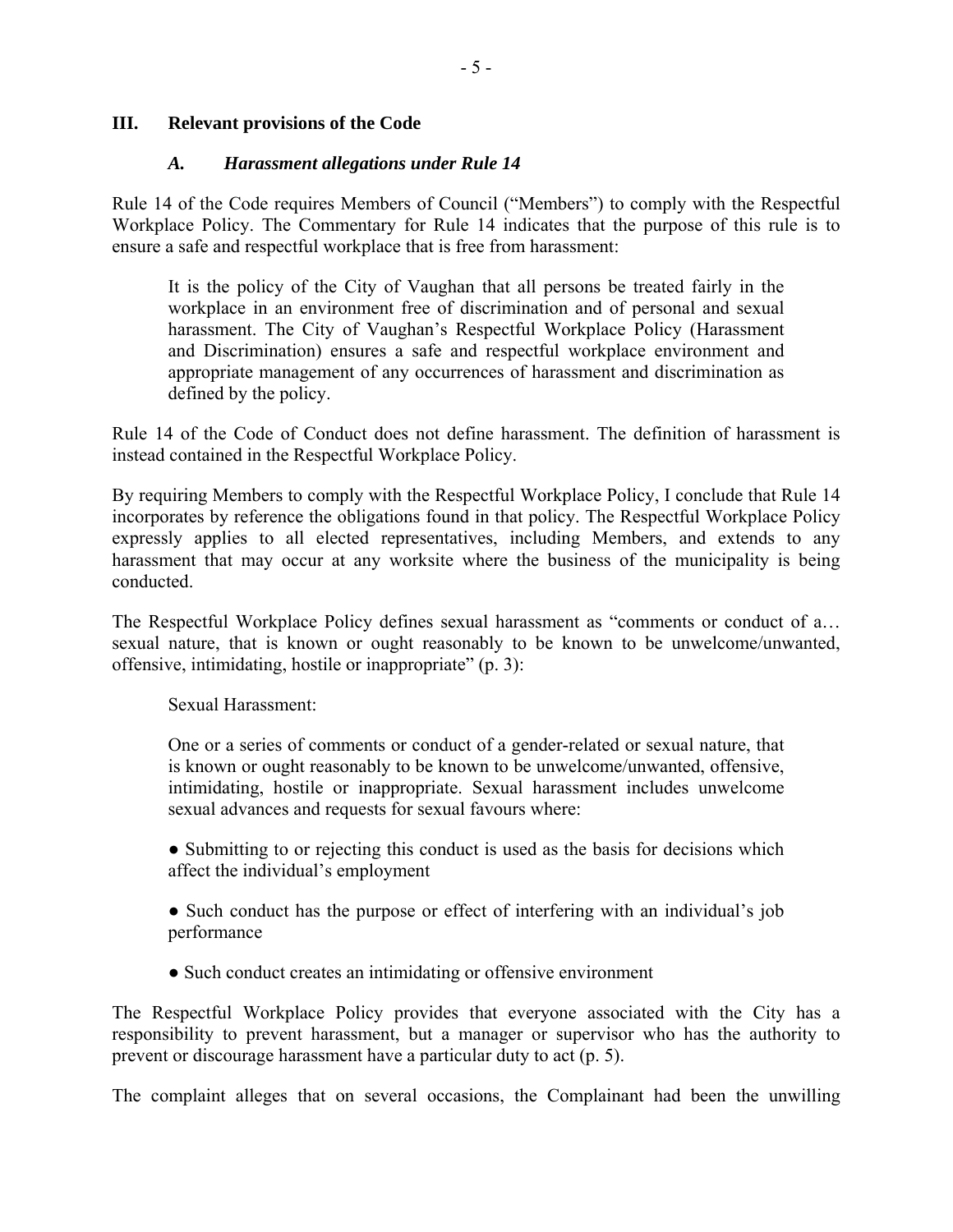recipient of unwelcome, unwanted, offensive, intimidating and inappropriate conduct by the Respondent. If proven, these allegations would amount to a breach of Rule 14.

## *B. Specific process for harassment complaints under Rule 14*

The Code prescribes a specific process for complaints alleging harassment under Rule 14, which has been considered in only one past report of the Integrity Commissioner. I accordingly review the nature of that process below.

Under Rule 14(3), if the Integrity Commissioner receives a harassment complaint, he or she must forward the information to Human Resources, who in turn refers it to an independent investigator:

14(3). Upon receipt of a complaint that relates to Rule No. 14, the Integrity Commissioner shall forward the information subject of the complaint to Human Resources who will refer it to an independent investigator.

The Commentary to Rule 14 provides that the independent investigator is to be guided by the provisions of the Workplace Policy. The findings of the independent investigator are then provided to the Integrity Commissioner, who "shall utilize the investigator's findings" to make a determination on the application of the Code of Conduct and the merits of any complaint investigation:

The City of Vaughan Policy applies to Members of Council and will provide guidance to the independent investigator. Upon receipt of the findings of the independent investigator, the Integrity Commissioner shall utilize the investigator's findings to make a determination on the application of the Code of Ethical Conduct and the merits to an investigation on the ethical conduct of the Member of Council subject of the complaint.

I note that the City has enacted a procedure for implementing the Workplace Policy, which is contained in Policy No. HR-017 (Respectful Workplace Policy (Harassment and Discrimination) and ordinarily governs the receipt and resolution of harassment complaints.

However, the Workplace Policy and Policy No. HR-017 both provide that complaints about a Member are to be addressed through the process defined under Rule 14:

Elected representatives are also governed by the Council Code of Ethical Conduct and any complaints about an elected representative are addressed under this Policy, but through a process defined by Rule 14 of the Council Code of Ethical Conduct.

I accordingly find that after receiving the findings of the independent investigator, I am required to follow the process set out in the Code and the Code Protocol, rather than the procedure described in Policy No. HR-017.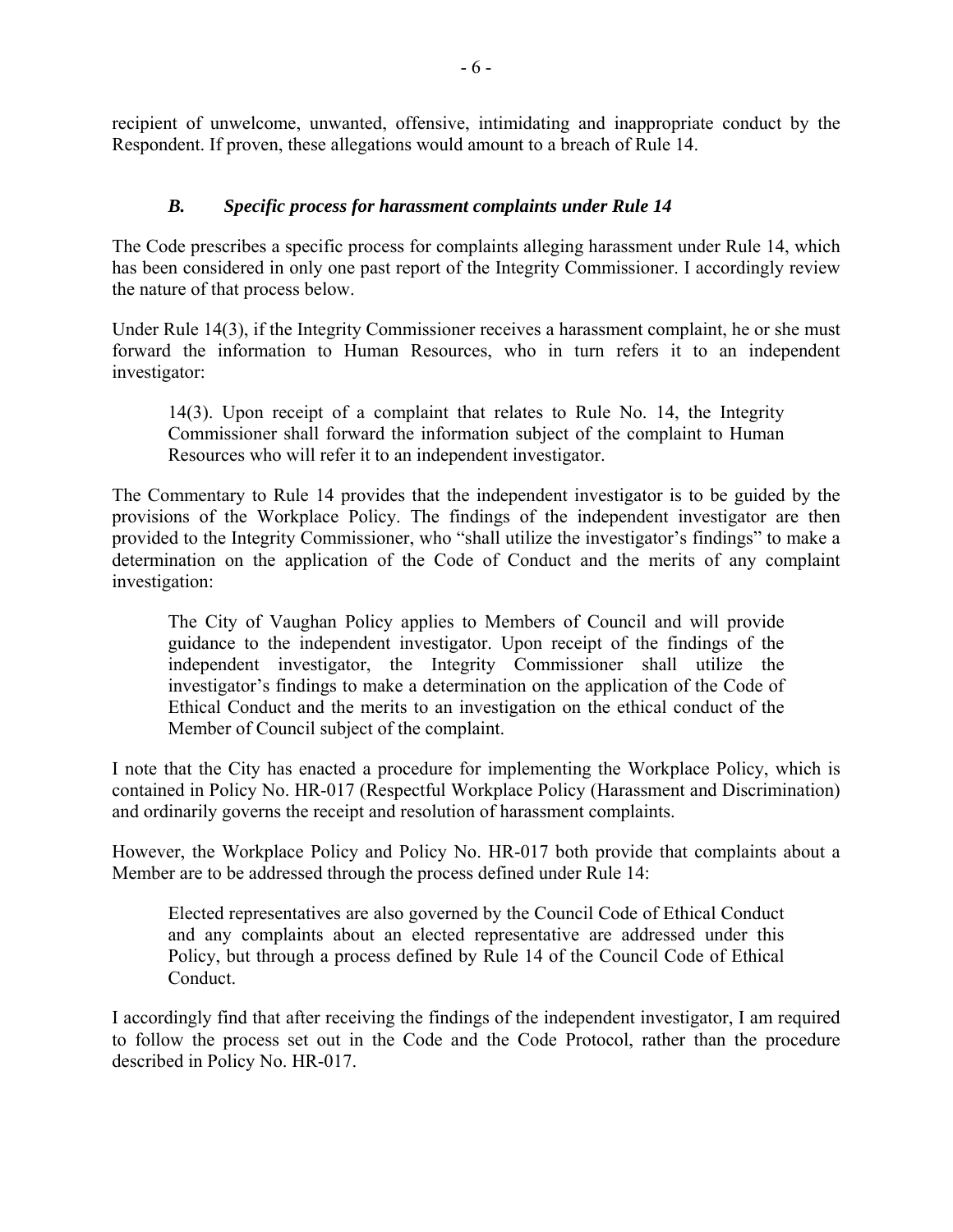A complaint or a portion of a complaint that does not allege a breach of Rule 14 does not fall within this specific process and is to be addressed under the general procedure set out in the Code and the Code Protocol. I accordingly dealt with the Complainant's allegations of reprisal under Rule 19 in that manner, as described below.

## *C. Reprisal allegations under Rule 19*

Issue #3 relates to the complaint's allegation of reprisals, which are contrary to Rule 19 of the Code entitled "Reprisals and Obstruction". The second part of this rule states that:

19(2). No Members shall threaten or undertake any act of reprisal against a person initiating an inquiry or complaint under the Code of Conduct or who provides information to the integrity Commissioner in any investigation.

Rule 19 is in place to ensure that individuals who witness or become aware of behavior by an elected official that potentially contravenes the Code are not intimidated or threatened such that they do not cooperate with or provide information to the Integrity Commissioner in the course of a Code investigation.

## **IV. Preliminary issues**

## *A. Absence of jurisdiction over the sexual assaults alleged under Issue #1*

With regard to Issue #1, the complaint alleges that the Complainant experienced what are described as "sexual assaults" by the Respondent, beginning in March 2016.

Section  $6(3)(a)$  of the Code Protocol provides that the Integrity Commissioner shall not investigate complaints that on their face raise criminal allegations, at least until any criminal proceedings have been pursued and resolved:

If the complaint on its face is an allegation of a criminal nature consistent with the *Criminal Code of Canada*, the complainant should be advised that if the complainant wishes to pursue any such allegation, the complainant must pursue it with the appropriate Police Service.

I have reviewed the provisions of the *Criminal Code* relating to sexual assault, including sections 265 (assault) and 271 (sexual assault). I find that the allegations that the Respondent touched the Complainant in a sexual manner without her consent are, on their face, allegations of a criminal nature.

I have written to the Complainant in accordance with section 6(3)(a) of the Code Protocol, indicating that the Complainant must pursue Issue #1 with the Police Service, since on its face the allegation is of a criminal nature.

Until it is confirmed that such a process has been completed, I do not have jurisdiction to investigate those allegations. As a result, I do not address Issue #1 in this report.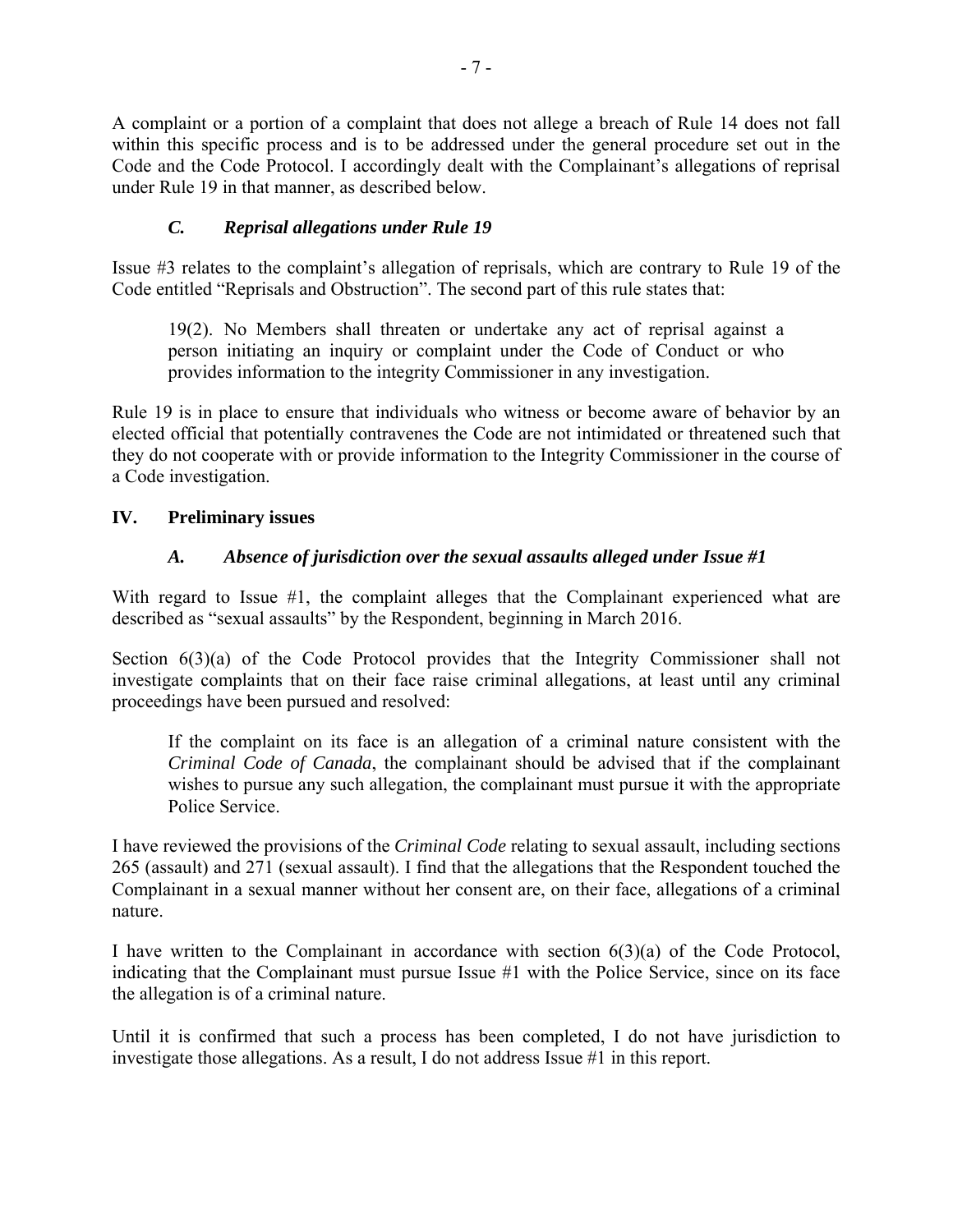## *B. Whether the limitation period applies to the complaint*

Section 2 of the Code Protocol states that complaints must be addressed in accordance with the rules within six (6) months of the alleged violation:

2. After September 30, 2008, all complaints must be addressed in accordance with the below captioned procedure within six (6) months of the alleged violation or no action will be taken on the complaint.

This rule appears to be similar to the limitation periods that apply to civil actions commenced in courts. In that context, once a limitation period has expired, the right of action is "statutebarred". If an action is commenced outside this period, the action will generally likely be struck as there are few exceptions to limitation period rules.

In this case, the complaint was received by the Commissioner's Office on January 17, 2017. If section 2 were to be applied strictly, no action could be taken with respect to any improper conduct occurring prior to July 17, 2016.

The complaint references conduct that is first alleged to have commenced in March 2016. The Complainant alleges that the sexual harassment continued for several months. The last alleged instance of unwanted sexual advance is alleged to have occurred on July 19, 2016. This last instance clearly falls within the limitation period defined by section 2, as do the alleged instances of reprisals that came afterwards.

Moreover, the Code Protocol provides for an administrative process aimed at providing an accessible process for ensuring ethical conduct in public affairs. It is not properly interpreted to apply the strict parameters reserved for the judicial processes of civil litigation.

Even in civil litigation, courts have taken a flexible approach to limitation periods. For example, the general rule is that a limitation period will not commence unless the cause of action is discoverable by a claimant, even if no such rule is found in the statute itself (*Central Trust Co. v. Rafuse*, [1986] 2 S.C.R. 147).

Similarly, where a cause of action involves a continuous course of conduct, the cause of action accrues and the limitation period begins upon the final act and not the first. This rule dates back to English court decisions from over a century ago, but equally applies today (*Hole v. Chard Union*, [1884] 1 Ch. 293; *Sunset Inns Inc. v. Sioux Lookout (Municipality)*, 2012 ONSC 437). This rule applies where a cause of action which arises from the repetition of acts or omissions of the same kind as that for which the action was brought.

In this case, the unwanted sexual advance that is alleged to have occurred on July 19, 2016 is part of an alleged pattern of similar conduct that began in March 2016. The consequences complained of by the Complainant, that she was deprived of a safe and respectful work environment, extended well beyond July 19, 2016. I determine that the allegations raised in Issue #2 allege a continuing pattern of sexual harassment that falls within the limitation period. I note that a similar conclusion was reached in respect of a discrimination complaint heard by the Manitoba Human Rights Commission in *Manitoba v. Manitoba (Human Rights Commission)* (1983) 25 Man. R. (2d) 117 (Man. C.A.), which was affirmed on appeal.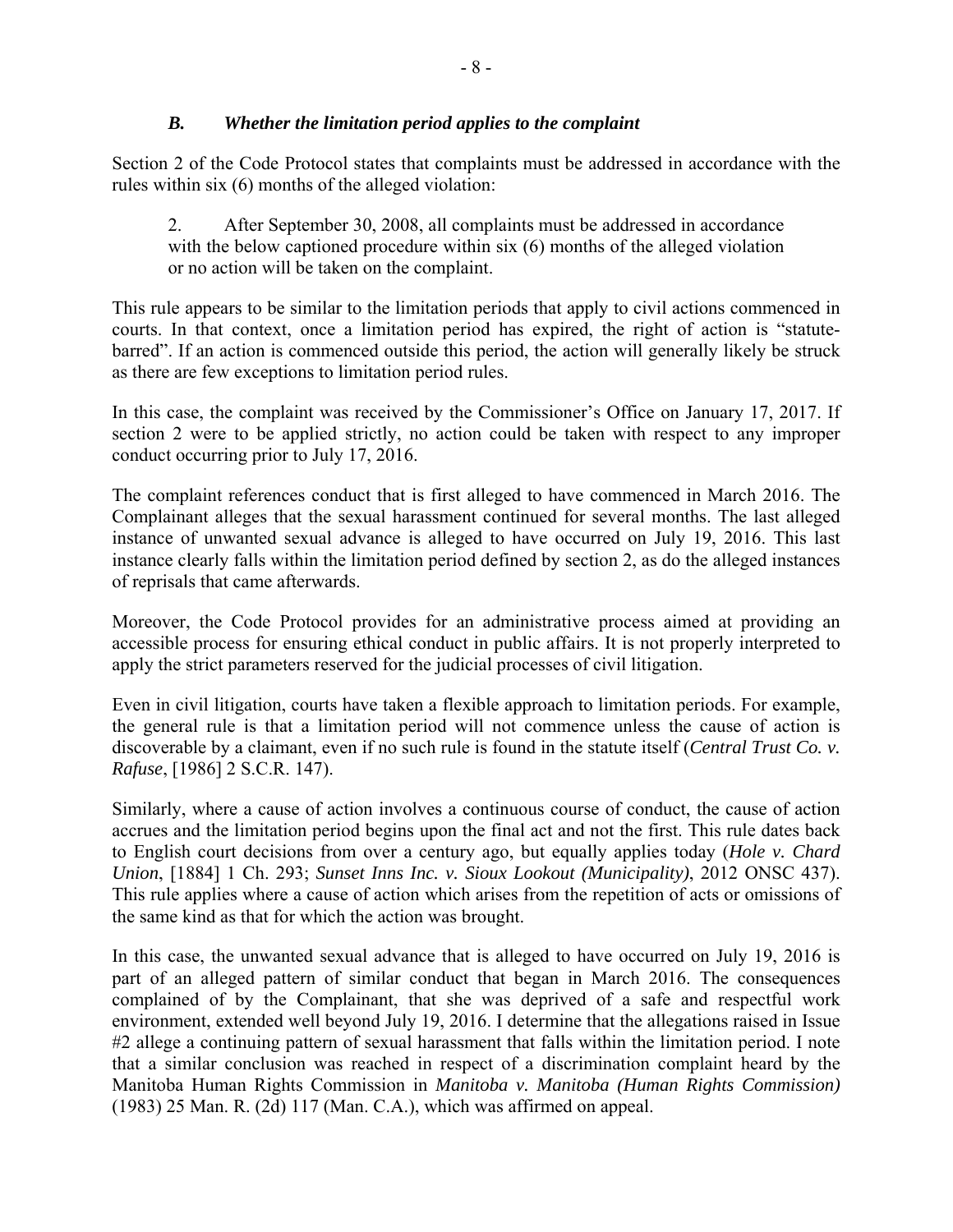As well, the Complainant alleges that she was deeply distressed by the events and was advised by her medical clinicians that she exhibited signs of shock, serious psychological injury and post-traumatic stress. This is a further reason why it is appropriate to apply a flexible approach to the limitation period set out in section 2.

For the above reasons, I have determined that it is appropriate to take action in respect of the allegations of sexual harassment, covering the alleged conduct of the Respondent between March and July 2016, raised in Issue #2.

# **V. The process leading up to this Report**

## *A. The Complaint Process*

I set out below a summary of the complaint process, the full details of which are described in **Appendix "1"** to this report:

- On January 17, 2017, I received the complaint at the Office of the Integrity Commissioner (the "Commissioner's Office") from the Complainant's legal counsel.
- On January 18, 2017, I wrote to the Complainant's counsel acknowledging receipt of the Code complaint. I advised that I had conducted an initial classification review of the complaint and the supporting documentation and that I had decided to open a complaint investigation file.
- On January 19, 2017, I wrote to the Chief Human Resources Officer of the City ("CHRO") and advised that I had received a formal complaint in which a Member had been named as a Respondent and that the complaint alleged that the Member had contravened Rule 14 of the Code.

I stated that Rule 14 requires that I forward the information subject of the complaint to the Human Resources department, who will refer the investigation of the allegation of wrongdoing to an independent investigator, a process that I describe below.

I further advised the CHRO that I would be commencing the investigation of the complaint as it relates to any allegations that did not fall under Rule 14 of the Code. Upon receipt of the findings of the independent investigator, taking into consideration the same in relation to the application of the Respectful Workplace Policy, I would then make a final determination with respect to the alleged actions of the Respondent relating to Rule 14 of the Code of Conduct.

- On January 20, 2017, I wrote to the Respondent providing a Notice of a Complaint Investigation and a copy of the complaint and requesting that the Respondent provide my office with a written response to the complaint on or before January 30, 2017.
- On January 25, 2017, I was advised by the City that the independent investigator had been assigned and had commenced his investigation. However, due to a previously scheduled commitment, the independent investigator was to begin at the end of February.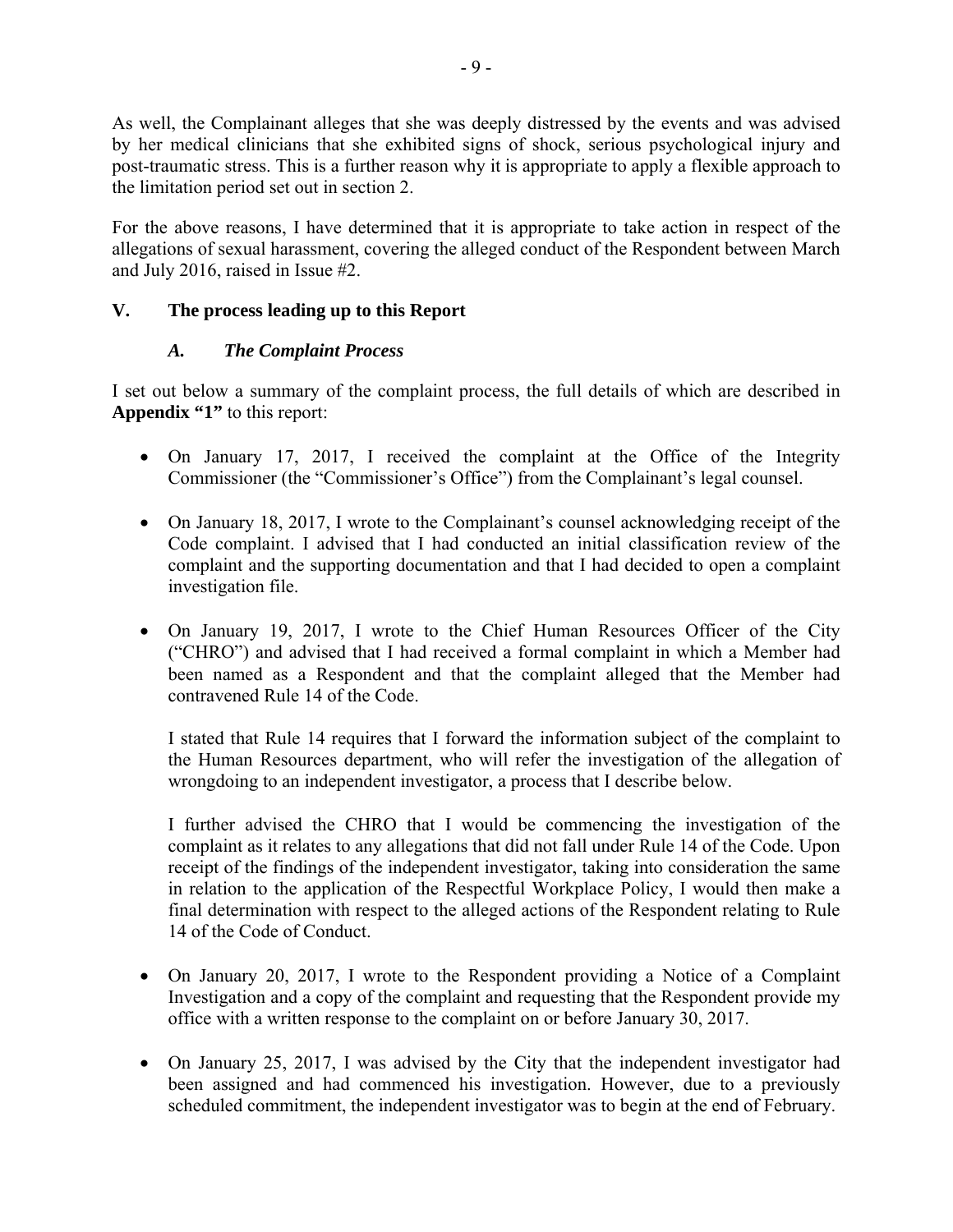- On February 15, 2017, I received a copy of the Respondent's written response to the complaint, which I forwarded to the Complainant pursuant to section 10 of the Code Protocol.
- I granted the Respondent the option of answering questions in an interview or questions in writing. The Respondent chose the latter option. On March 15, 2017, I forwarded written questions to the Respondent's counsel, together with a copy of certain supplementary comments received from the Complainant on March 8, 2017.
- On April 24, 2017, I received from the CHRO a copy of the completed independent investigator's report (the "Investigation Report").
- On May 2, 2017, I provided to the Complainant and the Respondent a copy of a Preliminary Report containing my preliminary findings of the investigation.

I advised the parties that they were being provided a copy of my preliminary findings in advance of the issuance of my Final Report pursuant to section 12(1) of the Code Protocol. I invited the parties to provide comments on any errors or omissions of fact. They were also invited to furnish a statement that I would take into consideration in drafting my Final Report to Council with any recommended sanctions. I advised the parties that this request for comments was not to be viewed as an opportunity to provide any additional evidence or responses to allegations contained in the complaint.

## *B. The Respondent's Response to the Complaint*

The Respondent's legal counsel provided a written response to the complaint on the Respondents behalf. The response mentioned the Respondent's history as a career politician spanning over 30 years since 1985 when he was first elected as a local councillor. It stated:

The Respondent takes these matters extremely seriously and, while he is known to be a warm and loving person, the Respondent does not take advantage of vulnerable individuals. He takes great exception to the allegations put forward by the Complainant.

The Respondent went on to state that he believed that:

… he has been the victim of entrapment. The Complainant made advances toward the Respondent with the intention of winning his allegiance and loyalty in office skirmishes that she was having within the office and other staff and Councillor(s) outside the office.

1. Issue  $#2 -$  Allegations of sexual harassment

The Respondent's response states that he "categorically denies sexually assaulting or sexually harassing the Complainant and that he often expressed non-sexual expressions of affection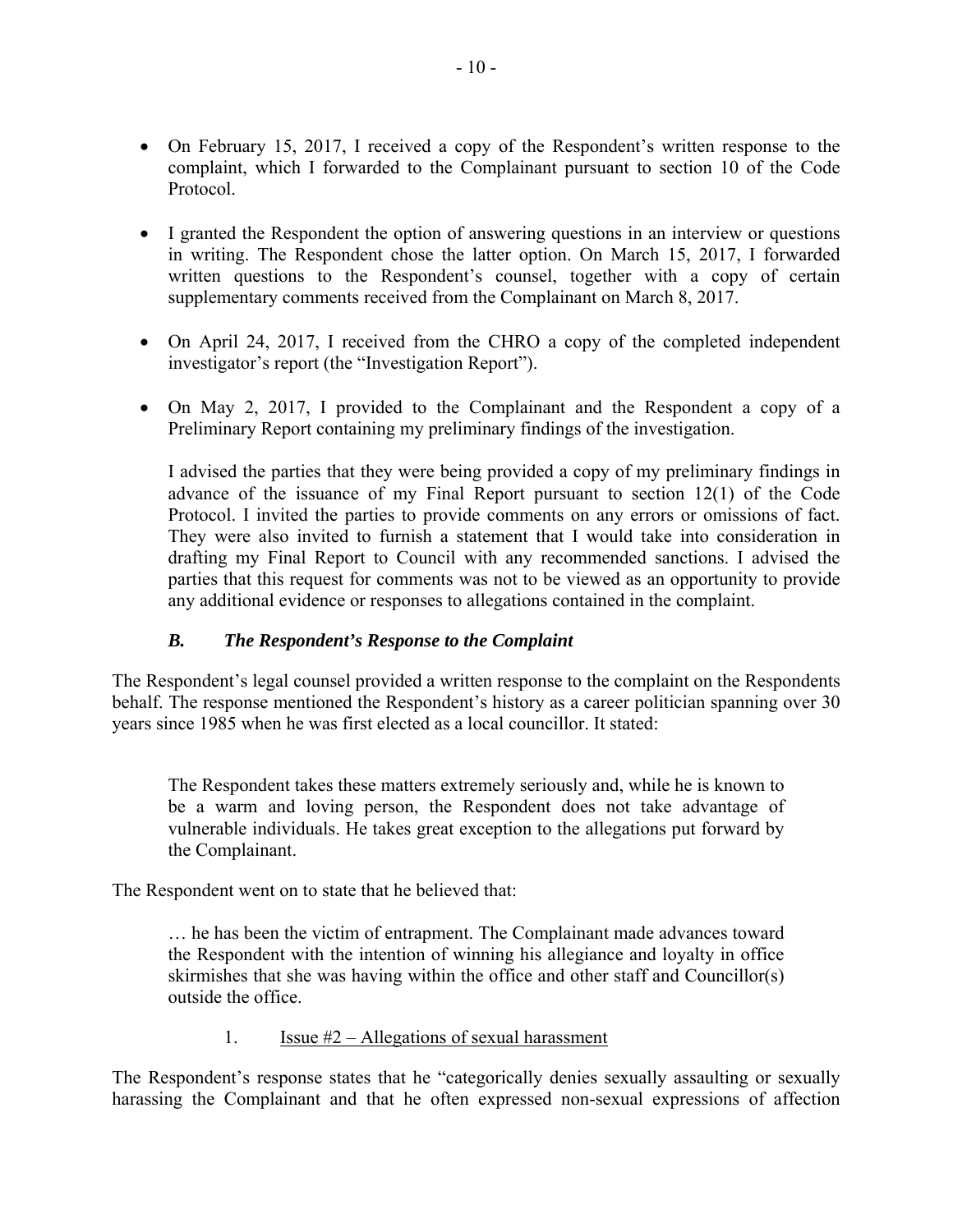toward the Complainant."

By way of explanation and background, the Respondent explained that although he hired the Complainant, he was not her direct supervisor as the City Clerk was for responsible for the Complainant's work. The Respondent states that it is his custom, as it is with many Italians, to hug and kiss friends and colleagues on each cheek both as a greeting and when you depart. He describes the Complainant's demeanor as "flirtatious" and "overtly affectionate", noting that she called him "*tesoro*" (Italian for "treasure", "honey", or "darling") or "*bello*" (Italian for "handsome" or "beautiful").

The Respondent went on to provide a response to each paragraph of the complaint, including each individual instance of alleged conduct. I understand the substance of his response to be the following: the Respondent acknowledges that they kissed on the lips on several occasions, but that these acts were either initiated by the Complainant or that it was consensual. The Respondent otherwise denies touching the Complainant's breasts or otherwise touching her inappropriately.

The Respondent and the Complainant accordingly have inconsistent accounts of the sexual advances that were made, and whether they were consensual. For reasons discussed below, I contrast below their accounts of the following incident that the Complainant alleges to have occurred on July 19, 2016:

I returned to work following my vacation on July 19, 2016. The Respondent arrived at work in the afternoon that day and called me into his office for a meeting.

In the meeting, the Respondent stated that another councillor made negative comments about my performance at a developer's house outside of work hours. I was extremely concerned that my performance and position were being discussed outside of the workplace by another councillor…

I was also extremely concerned that my job was at risk. The Respondent told me to "settle down" and "don't worry, let it go." **As I stood up to leave, the Respondent again put his hands around my waist, pulled me against his body and touched my breasts while trying to kiss me and push his tongue in my mouth.**

I pushed him away and yelled, "What are you doing again? I've told you many times to stop it! You try to sit me down and tell me I might be in trouble and then you stand up and put your hands all over me!"

In response, the Respondent again told me that I needed to "settle down" and "relax". I was extremely rattled and walked out of the Respondent's office… (**emphasis added**)

In his response, the Respondent describes his account of certain performance issues that are referred to by the Complainant in her complaint and then provides the following version of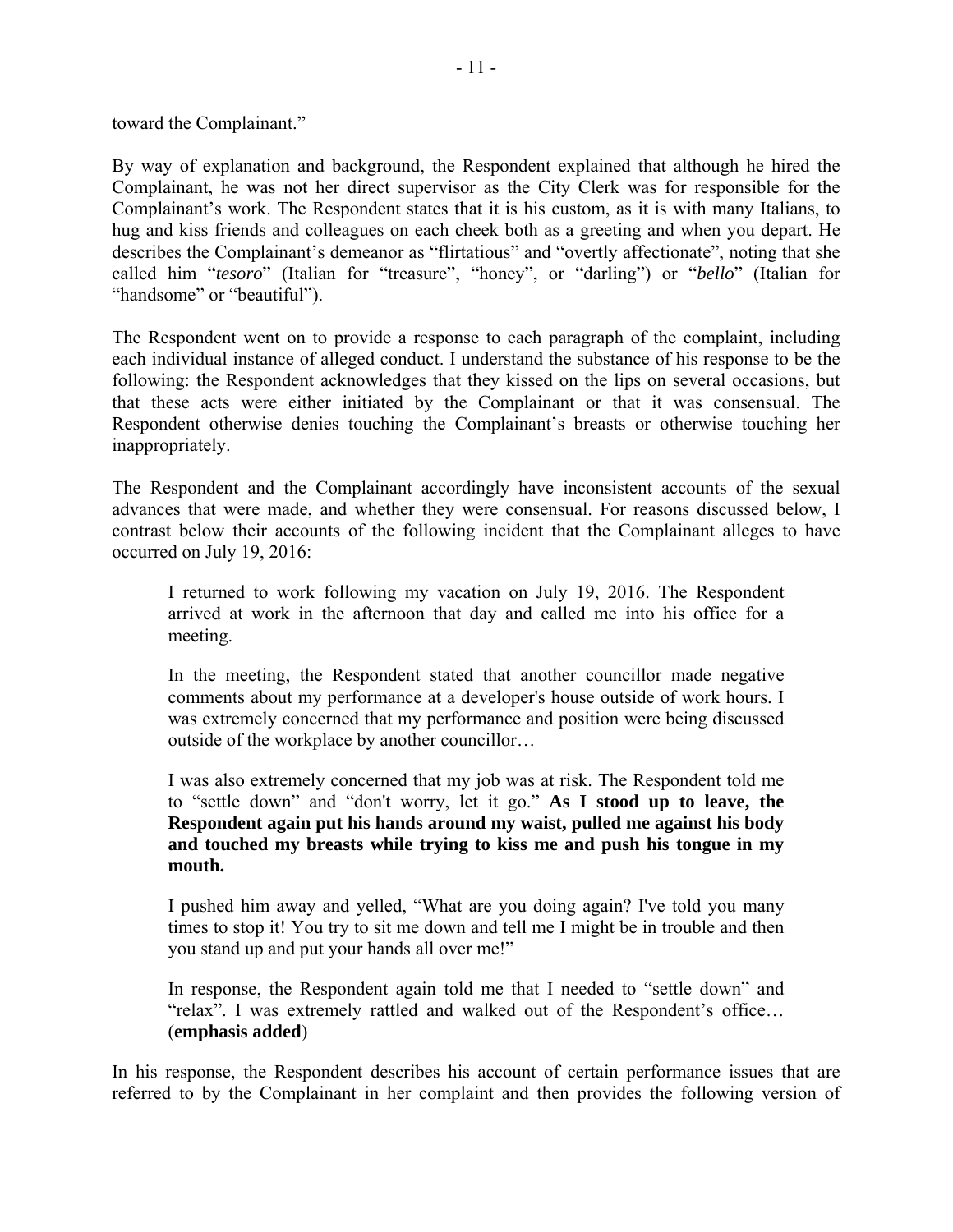events:

When confronted with these allegations, the Complainant became extremely agitated and demanded to speak to [*a co-worker, C*] immediately. In fact, she called C's cell phone during the meeting. The Complainant denied all allegations against her and blamed [*another person, D*] for these issues.

As the Complainant appeared to be extremely upset the Respondent attempted to calm her down and did tell her to "relax". He wanted to reassure her that things would be worked out but she was inconsolable.

## **When she left he went to hug her and kiss her as they had become accustomed. He did not touch or squeeze her breasts. (emphasis added)**

The Respondent also included 3 witness statements from other City employees as enclosures to his response. He also attached eight (8) enlarged photographs in which the Complainant is smiling. The photographs were all taken at events at which the Respondent was in attendance.

Without reviewing the details of each statement, the witnesses refer to the Complainant as "flirtatious with the Respondent". They state that the Complainant would tell everyone that the Complainant loved working for the Respondent. Finally, the witnesses also allege certain unprofessional conduct by the Complainant. To illustrate the general character of these statements, I have reproduced a portion of one statement below:

The Complainant had noted in her complaint that the first assault took place in March 2016. However, based on my observations, there was no changed in her demeanor, her disposition, her behavior, her attitude towards the Respondent and generally – nothing. She did not display any fear, any feelings of intimidation, or any fear of losing her job. Her body language was normal. When the Respondent was in the office with her, there was no change in his demeanor, he never acted like he did anything wrong, and there was no tension between them. The Complainant continued to tell everyone that she loved working for the Respondent, that he was a gentleman, and that he was so knowledgeable. The Complainant also never told me that anything had happened between her and the Respondent, or that he had done anything to her.

The Respondent concludes his written statement as follows:

In conclusion, the Respondent categorically denies any wrongdoing. To the best of his knowledge and belief, any and all physical interaction between himself and the Complainant was consensual and not unwelcome or unwanted. If he was mistaken in that belief, it was a reasonable belief that he had based upon her conduct and demeanor as attested both by the Respondent and the witnesses whose statements appear attached hereto…

1. **Issue #3** – Allegations of reprisal

In response to the reprisal allegations contained in the complaint, the Respondent simply states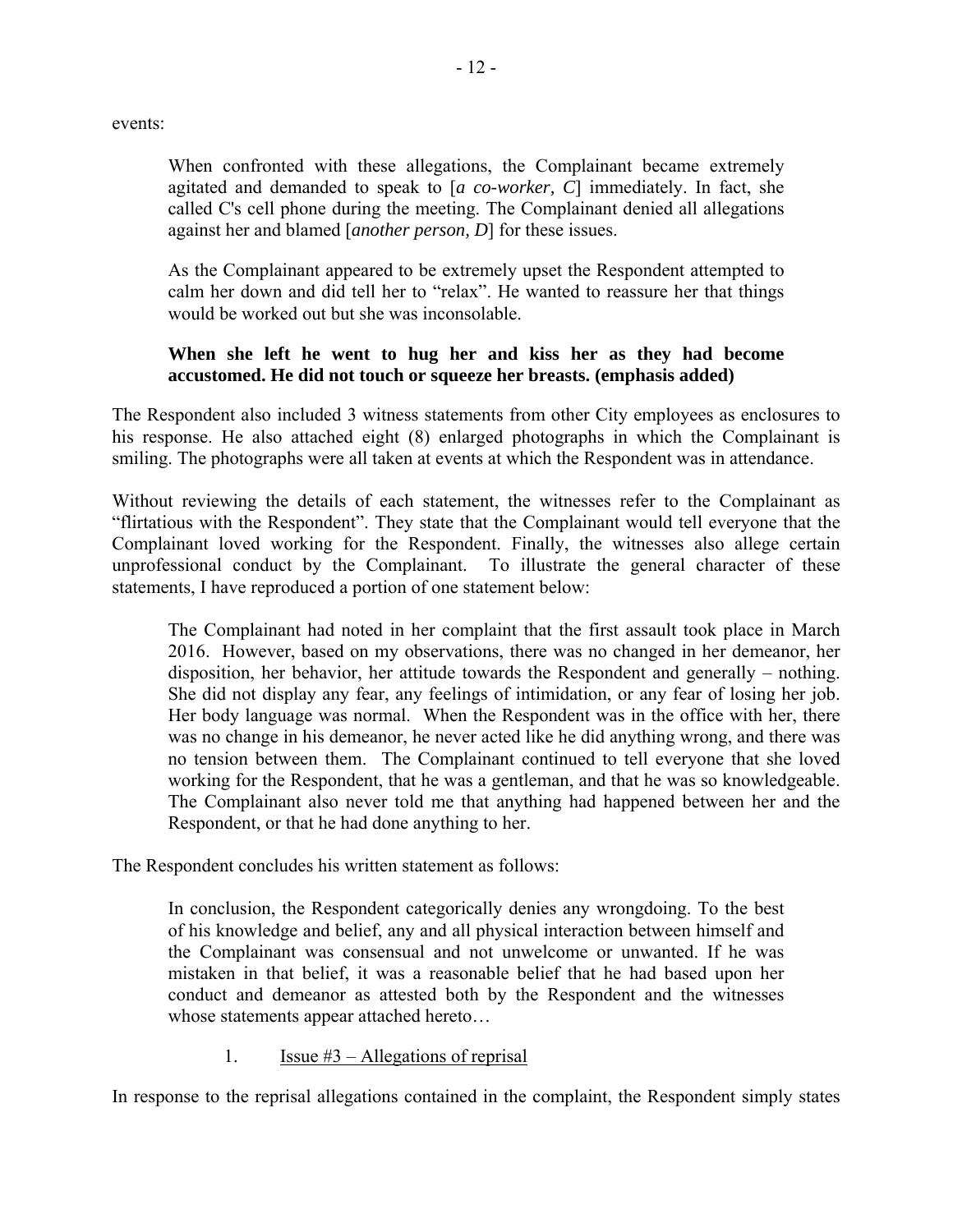that he vigorously denies any knowledge of the allegations.

# *C. The Investigation Process*

I set out below the investigation process that I carried out in respect of each of the issues identified in the complaint. As stated above, I determined that I did not have any jurisdiction to investigate Issue #1, and accordingly did not do so.

Upon receiving the complaint, I determined that Issue #2 related to an alleged breach of Rule 14. I accordingly followed the specific process applicable to Rule 14 complaints described above in dealing with that issue.

While I was awaiting the results of the independent investigation related to Issue #2, I carried out an investigation of Issue #3 concerning the alleged reprisal. I therefore address these issues in reverse order.

# 1. **Issue**  $#3$  – Allegations of reprisal

I conducted interviews with 8 individuals in respect of my investigation of the reprisal allegations. I did not exercise my summons powers under the *Public Inquiries Act* and all information that I received during interviews and requests for documents were provided voluntarily pursuant to my exercise of the Code Protocol investigation powers. Section 10 of the Code Protocol states:

(2) If necessary, after reviewing the submitted materials, the Integrity Commissioner may speak to anyone, access and examine any other documents or electronic materials and may enter any City work location relevant to the complaint for the purpose of investigation and potential resolution.

In the course of my investigation, I also reviewed public and confidential City documents, the City's Respectful Workplace Policy, emails, and certain other materials.

# 2. Issue  $#2 -$  Allegations of sexual harassment

As described above, an independent investigator had been engaged on December 19, 2016 in connection with a harassment complaint that had been filed by the Complainant under the Respectful Workplace Policy. The independent investigator commenced his investigation on January 25, 2017, which was completed on April 7, 2017.

I received his Final Report dated April 24, 2017 (the "Investigation Report").

The Investigation Report provides a comprehensive account of the investigation that was carried out. The investigator reviewed the complaint and the response, and interviewed both the Complainant and the Respondent.

The Investigation Report also describes the evidence of 12 witnesses who were interviewed. Five of these witnesses were put forward by the Complainant, and seven of them were put forward by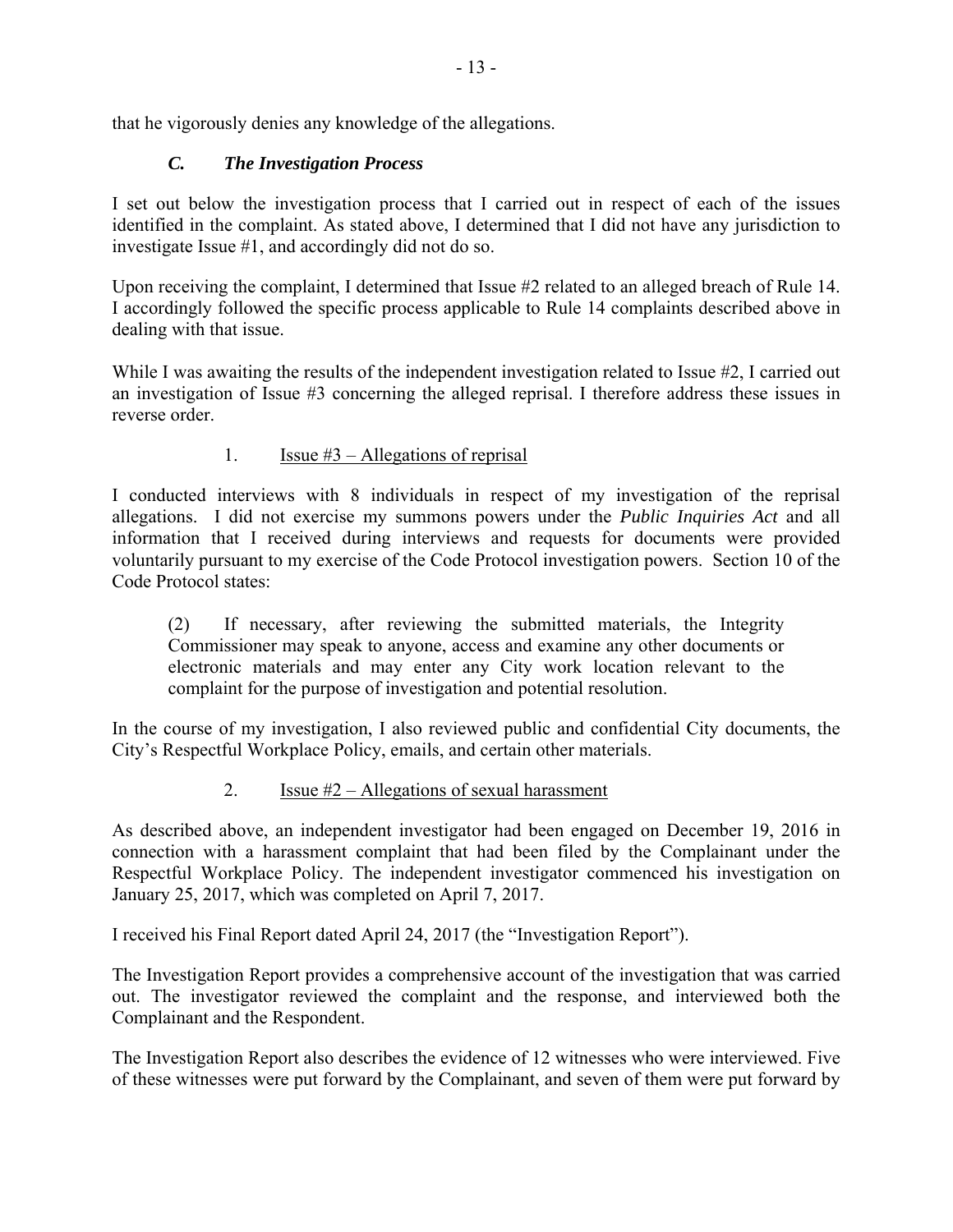the Respondent. The independent investigator noted that none of the witnesses observed the alleged incidents.

Finally, the independent investigator reviewed the audio recording of the telephone call that took place between the Complainant and the Respondent. A transcription of the recording was appended to the Investigation Report.

The Investigation Report concluded that the Respondent knew or ought reasonably to have known that his conduct was unwelcome and/or unwanted, and found on a balance of probabilities that the Respondent had breached the Respectful Workplace Policy. I reproduce the relevant portions of the findings in their entirety below:

My task is to investigate allegations made by the Complainant that the Respondent acted towards her in a manner which breached the City of Vaughan's Respectful Workplace Policy… There are no direct witnesses to these events, requiring me to rely on testimony from the parties, collateral sources of information and the audio tape supplied by the Complainant.

. . .

I find on a balance of probabilities that the Respondent has breached the Respectful Workplace Policy by creating/contributing to an intimidating or offensive environment. It is my opinion, based on the evidence before me, that the Respondent knew or ought reasonably to have known that his conduct was unwelcome and/or unwanted.

There are several factors that lead me to this conclusion:

## **1. Balance of Power:**

There is a substantial power imbalance between the Complainant and the Respondent which must be considered. Courts and tribunals now recognize that a substantial power imbalance can erode, if not impede, a Complainant's belief that they can refuse unwanted advances. The victim fears unforeseen consequences which could be either personal or work-related. In these cases, it is not uncommon for victims of harassment to tolerate unwanted behaviour longer than expected. The Ontario Human Right's Commission notes that a person does not have to object to the harassment at the time it happens for there to be a violation, or for the person to claim their rights under the Code. Even though a person being harassed may take part in sexual activity or other related behaviour, this does not mean they consent.

In this case, we have a Respondent who is both the Complainant's functional manager, and a prominent city politician. The Complainant tolerated the Respondent's behaviour with the misguided belief that her frequent protestations would remedy the situation…

### **2. Persistence of Unwanted Behaviour:**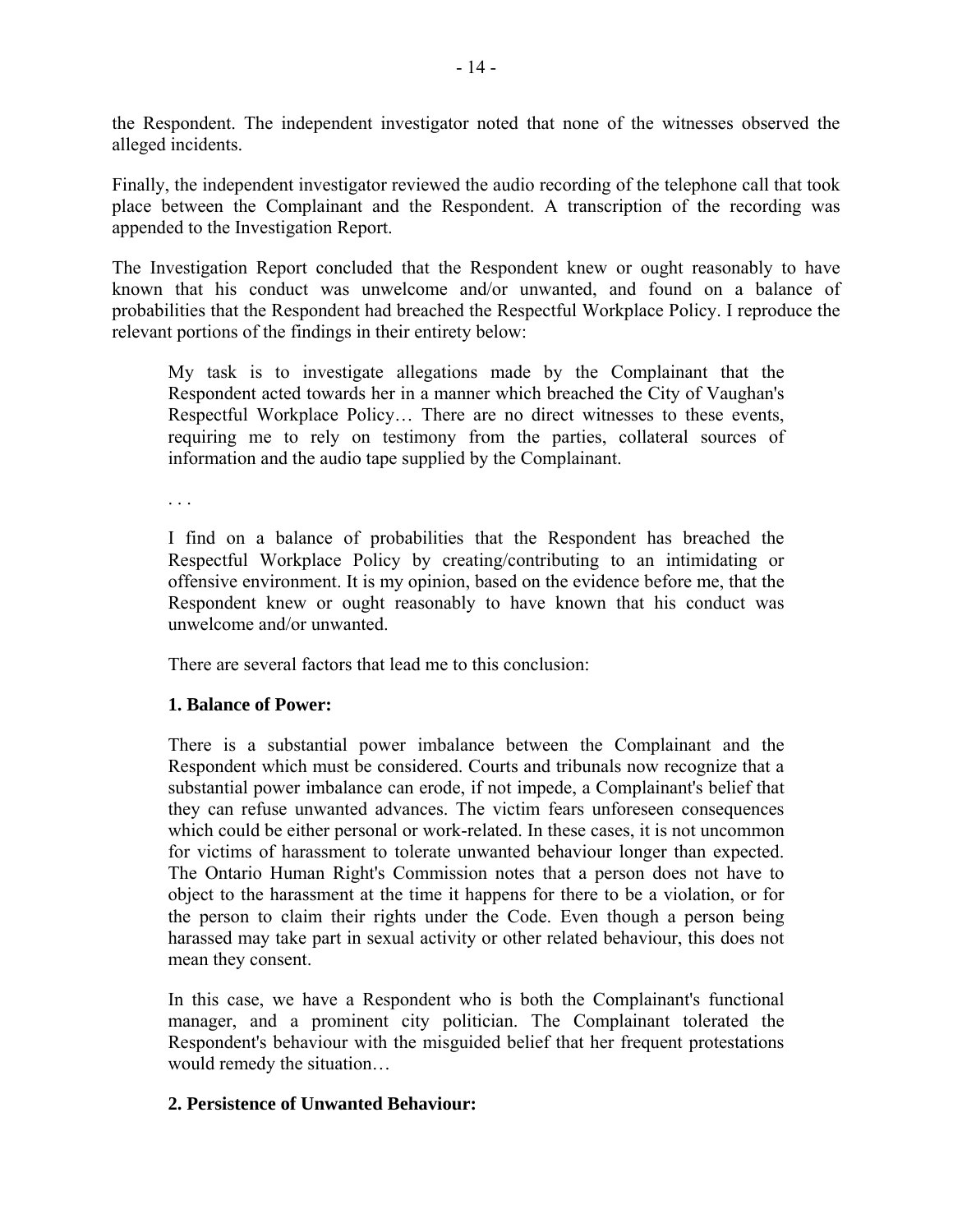I take note of the Respondent's persistent conduct over a period of months. The Respondent admits that he tried to "French Kiss" the Complainant after he was rebuffed. The Ontario Human Rights Code clearly defines harassment as "engaging in a course of vexatious comment or conduct that is known or ought to be known to be unwelcome". The Ontario Human Rights Commission applies a subjective and objective test for harassment. They state, "The subjective part is the harasser's own knowledge of how his or her behaviour is being received."

In this case, the Respondent recognized that his behaviour was unwanted as evidenced by his apologies and attempts to rationalize his actions. I do not accept the explanation from the Respondent that he did not know why he behaved in this manner or alternatively was under the Complainant's control.

## **3. Admission of Conduct:**

The Respondent, in his testimony and on the audio tape, acknowledges that his conduct was unwelcome. He is heard to apologize for his actions claiming they were the result of temptation or enticement on the part of the Complainant. The Complainant repeatedly says that the Respondent's behaviour is unacceptable and demands that it stop. For our purposes, a single request to stop is sufficient. Once the Respondent crosses that threshold, he is doing so knowingly. In response to the Respondent's claim that the Complainant did not voice her opposition; silence or the lack of "no" is not consent.

In the course of the complaint process, I interviewed the Complainant and heard her evidence in respect of the harassment allegations in the complaint. As set out above, I gave the option to the Respondent to answer questions in an interview and he chose to answer questions in writing, which I reviewed.

In light of the information provided to me by the parties and the information contained in the Independent Report, I was satisfied that no further investigation of the underlying facts was necessary in order to make a determination in respect of this complaint. If I had concluded otherwise, I would have carried out a further investigation.

## **VI. Findings of the Integrity Commissioner**

When making decisions on acceptable conduct, Members of Council are required to comply with the Code. These rules provide them with a reference guide and a supplement to the legislative parameters within which they must operate.

When evaluating the integrity and ethical conduct of a Member of Council, my role is to apply the rules of the Code to the facts gathered throughout the investigation and make a determination as to whether there has been a breach of the Code.

# *A. Issue #2 – Allegations of sexual harassment*

Given the specific prescribed by the Code for harassment complaints under Rule 14, I have the benefit of the information contained in the Investigation Report. I also considered the findings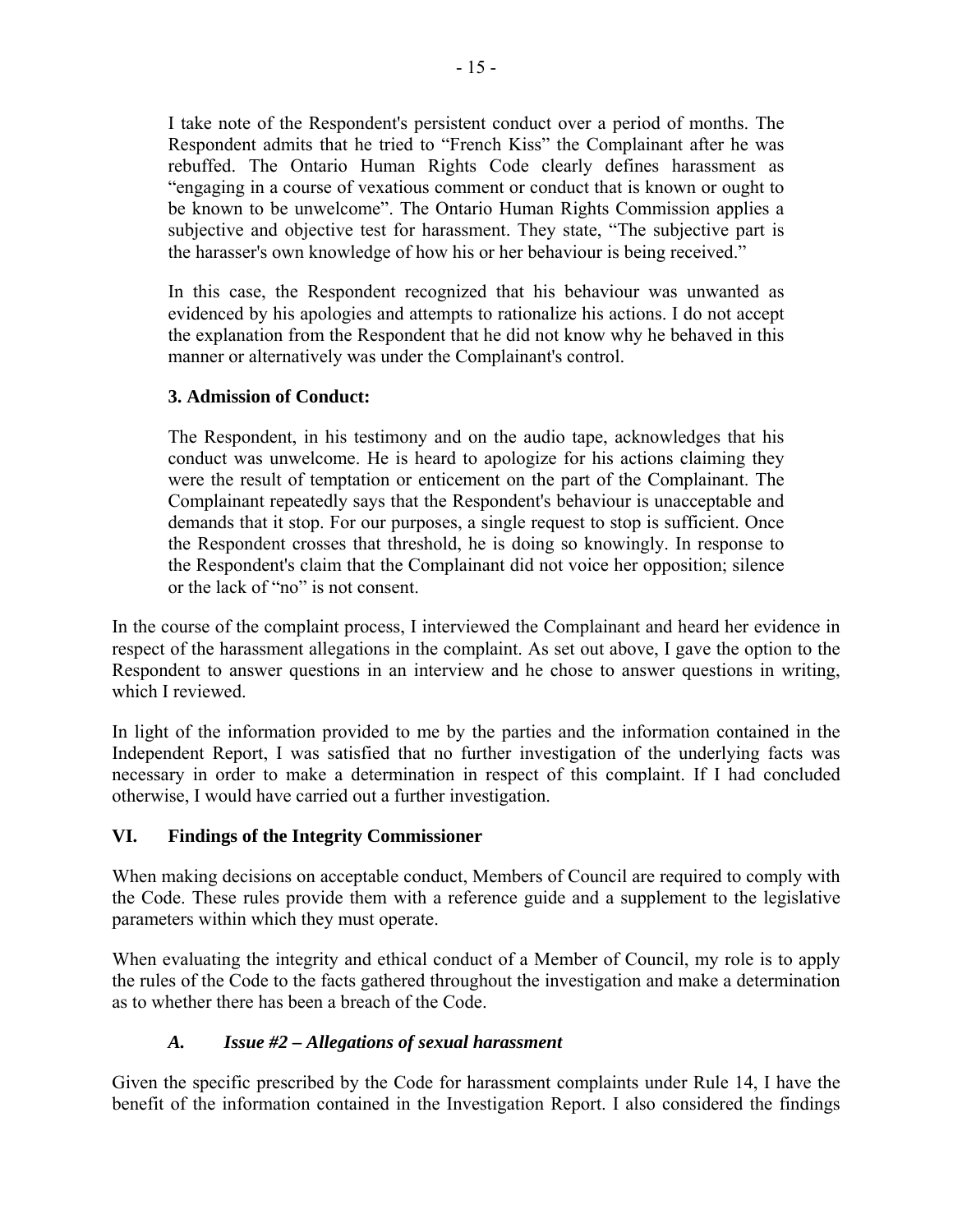and reasons of the independent investigator who has considerable experience in investigating, among other things, workplace harassment complaints.

In addition to the Investigation Report, I have carried out my own review of the evidence and submissions of the parties, including the witness statements, documents and the audio recording dated July 20, 2016.

In light of this evidence, I agree with the findings made in the Investigation Report and I find ample evidence to show on a balance of probabilities that the Respondent engaged in conduct that constituted sexual harassment and breached Rule 14.

Like the independent investigator, I find the audio recording evidence compelling, particularly the response of the Respondent when he was confronted by the Complainant about his sexual advances. I reproduce two portions of recording below:

Respondent ("R"): OK, what are you upset at me for?

Complainant ("C"): Well, last night after you told me everything you still tried to kiss me, you still touched my breast. I told you before, I am not comfortable with that.

- R: OK.
- C: That makes me very, very uncomfortable.
- $R:$  OK.
- C: Why did you do that... because I was in a weak moment?
- R: No... No... just... I honestly love you. I think you are wonderful... you're beautiful.
- C: [*noise of a car door*] Sorry. Go ahead.
- R: I apologize, it won't happen again... sorry.
- C: But that's crossing the line and you know that.
- R: OK, well that's fine. I am sorry I did it… temptation… whatever you want to call it.
- C: But I told you no before.
- R: OK... alright, we'll make a deal. I will not do this anymore. But if you want to touch my breast, you can touch my breast. I give you my permission. How's that? [*laughter*].
- C: No, but it's not funny. It makes me feel very uncomfortable.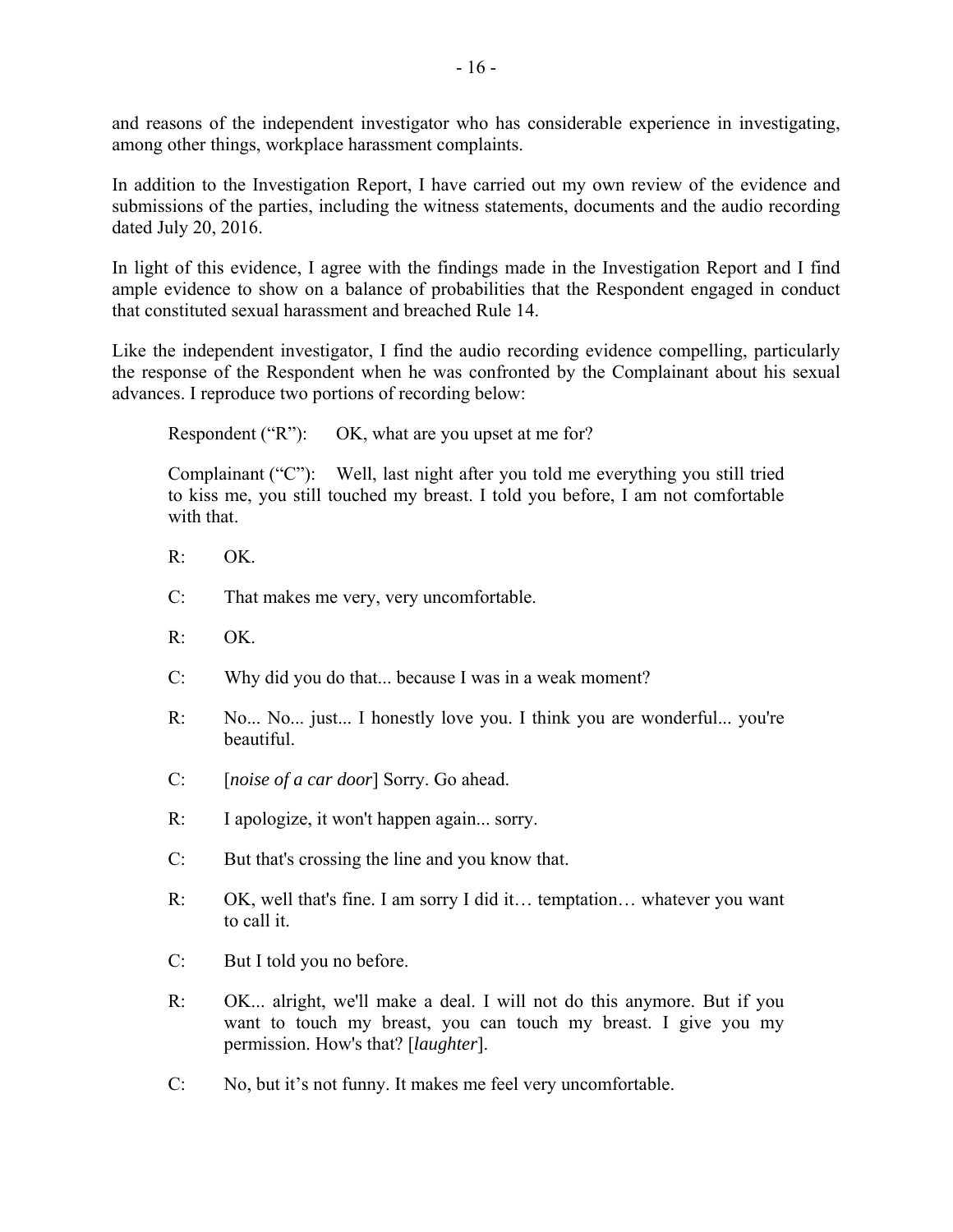. . .

The audio tape then continues:

- R: I am there for you.
- C: Then why would you touch my breasts and kiss me and put your tongue in my mouth right after that, when I am so visibly upset.
- R: I didn't put my tongue in your mouth... I tried... but you said no.
- C: But you did.
- R: I didn't...
- C: And you touched my breast.
- R: OK, I am sorry.
- C: [*sigh*]
- R: OK. [*laughter*]. I said I am sorry, what do you want me to do?

I agree with and adopt the independent investigator's findings as they relate to this evidence:

In his testimony, the Respondent concedes that an intimate and/or affectionate relationship did exist between he and the Complainant; one which included hugging and kissing. I find the audio evidence quite compelling. I take note of the Respondent's acknowledgement of the events, a lack of emphatic denial and the cavalier way he responded to the Complainant's accusations, saying, "*If you want to touch my breasts you can…I give you permission how is that?*" This is not the response I would expect from someone who is innocent of these allegations. Further, I find comments such as this to be patronizing and dismissive.

I also note that in his response, the Respondent denied that he touched the Complainant's breasts on July 19, 2016. I find that the Respondent's evidence on the audio recording directly contradicts this evidence.

Based on all the evidence before me, I find that the Respondent has breached Rule 14 of the Code. The purpose of Rule 14 – ensuring a safe and respectful workplace environment – has been seriously undermined by the actions of the Respondent.

I note that I would have made this finding solely based on the events of July 19, 2016, which are described in the audio recording. Even if I am wrong in respect the limitation period issue described above, I would have accordingly come to the same conclusion and found that the Respondent has committed a serious breach of Rule 14.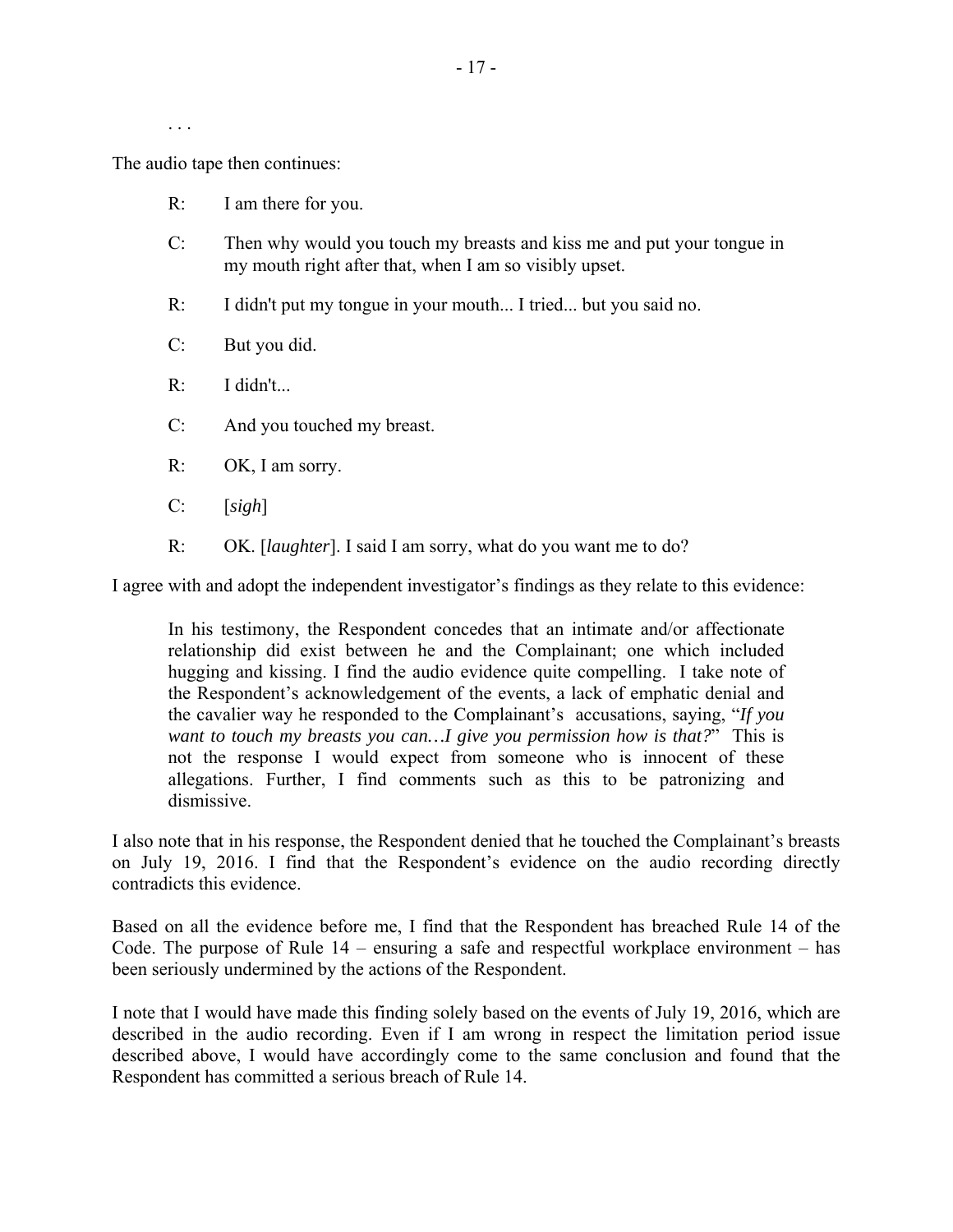## *B. Issue #3 – Allegations of reprisal*

The Complainant set out in the complaint several instances of surveillance that she believes were orchestrated by the Respondent. In her view, these actions constitute a reprisal against her for filing the complaint.

I have no reason to doubt that the instances of surveillance did indeed take place. If the Complainant's allegations are true that the surveillance was carried out at the behest of the Respondent, these allegations would likely contravene Rule 19.

The Complainant's belief that the Respondent arranged for the surveillance is based on part on what she observed having worked with the Respondent. Her evidence is that she personally witnessed actions of the Respondent that were directed at staff of the City who had brought forward a Code complaint or participated in a Code process brought against the Respondent. In her view, the Respondent knew that "he could get rid of" the Complainant and stated to me: "He had done it to others. I saw him do it".

The Complainant brought forward documents to corroborate her allegations with respect to the Respondent's past conduct. For example, she provided to me a copy of an online LinkedIn profile that she had retrieved of a staff person who had worked at the Commissioner's Office at the time when the Respondent was pursuing a judicial review proceeding challenging my report to Council dated April 17, 2015 in respect of Complaint #0114 (in which I found that the Respondent had committed several breaches of the Code). The Complainant confirmed that the Respondent had directed her to retrieve information about this staff person. This staff person was dismissed shortly thereafter, despite her impeccable employment performance.

In addition, the Complainant provided me with a copy of a City of Vaughan Information Retrieval Request form, which I had completed in the course of my investigation of Complaint #0114. This form, which was a confidential document of the City's OCIO Security Department, was forwarded on direction from the Respondent, to his personal email and copy to a private citizen who was a former employee of the City.

The Complainant was also aware of the fact that during the course of a previous investigation by my Office, the Respondent had made inquiries about individuals who had cooperated with my office in providing information as part of the investigation. The Complainant advised that similar actions had been initiated in respect of the former Commissioner of Strategic and Corporate Services and the former City Solicitor, both of whom no longer work with the City.

As a result of her observations, the Complainant was fearful of bringing forward a Code complaint naming the Respondent. Once the complaint had been filed, she believed that, particularly in light of these observations, the Respondent was the only person who had reason to have her followed in an attempt to intimidate her and make her feel vulnerable.

In the course of my investigation of the alleged Rule 19 breaches, the Commissioner's Office ascertained the identity of the owner of the car that the Complainant alleges followed her. The owner of the car was requested to confirm or deny having acted on direction of the Respondent. However, the owner refused to provide any response.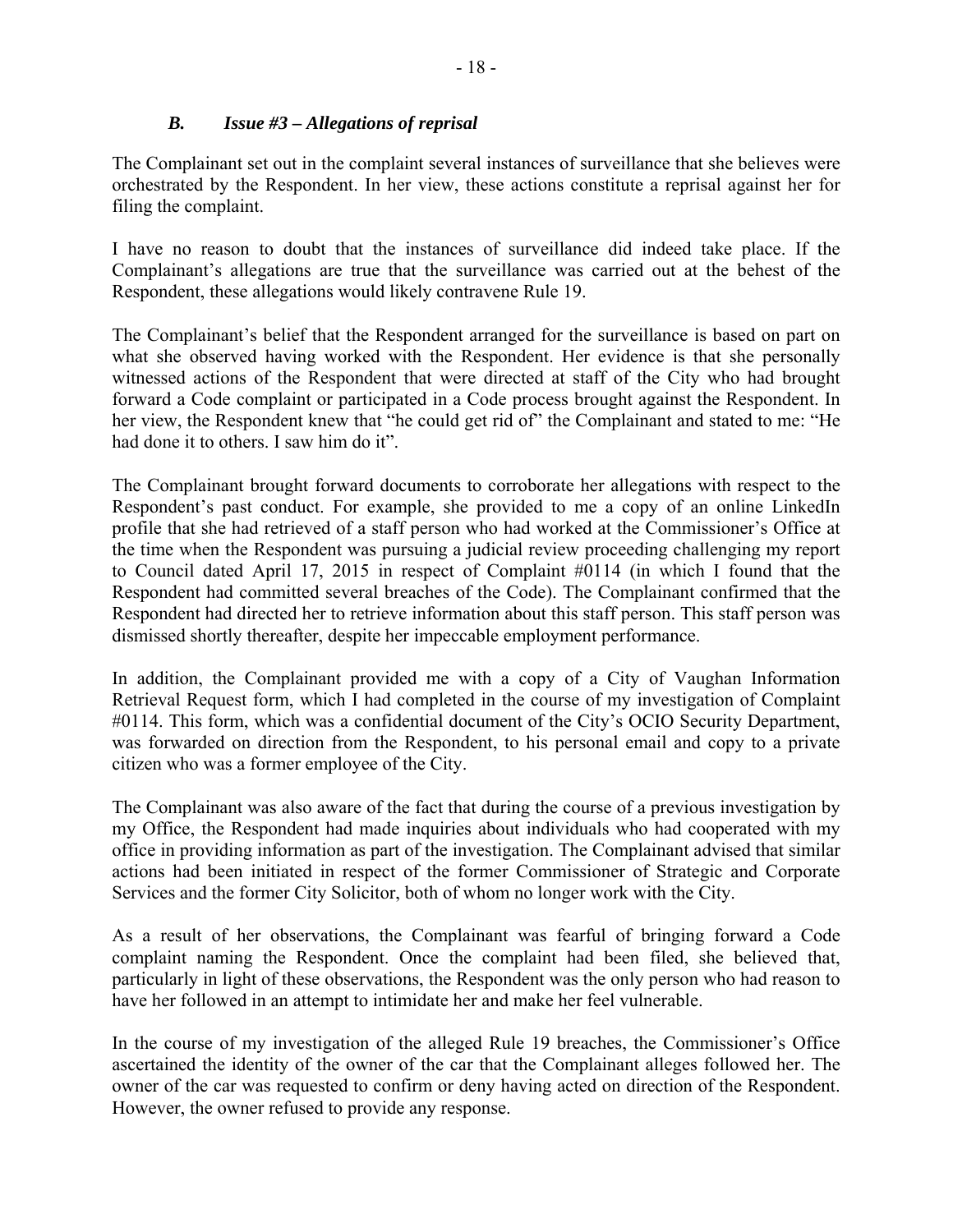Considering the evidence before me, I accept that the Complainant had a reasonable basis to believe that the surveillance was arranged at the direction of the Respondent. However, I do not have sufficient evidence to conclude on a balance of probabilities that the Respondent did so. As a result, I cannot find that the Respondent has breached Rule 19(2) of the Code.

I note that the Complainant chose to come forward with this complaint, notwithstanding her fear of reprisal and the unwelcome scrutiny that might be levelled against her if she did so. She advised me that it is her belief that nobody should be subject to working in an environment in which one is fearful that they will subject to continuous sexual harassment. She told me that she "knew what people would think". However, she was convinced that nothing in her private life, her financial situation, or her choices gave the Respondent, her employer, the right to touch her breasts and kiss her.

Complainants who have suffered sexual harassment must be able to come forward with complaints, as the Complainant did here. To encourage such bravery, the City must ensure that the Respectfully Workplace Policy is rigorously enforced, including vigilance against reprisals and other conduct that stifles complaints. As noted by the Honourable Marie Deschamps in her external report on sexual harassment in the Canadian armed forces, numerous organizations are struggling to address the prevalence of inappropriate sexual conduct.<sup>1</sup> The time is right for the issue of sexual harassment to be tackled because it not only harms victims, but the integrity and professionalism of the City as a whole.

Finally, although I have not made a finding that the Respondent breached Rule 19 in this case, I am greatly troubled by the Complainant's observations that the Respondent has made inquiries in the past about City staff who had cooperated with my previous investigations and acted against them. If proven, this would amount to a pervasive course of conduct to obstruct investigations by the Commissioner's Office and constitute a serious breach of Rule 19.

I have considered whether to take action on my own initiative in respect of these allegations as a separate breach of Rule 19. For the reasons that follow, I have exercised my discretion not to pursue these allegations at this time.

First, the complaint filed by the Complainant does not allege a breach of the Code specifically in reference to these allegations. Although it is within my discretion to investigate potential

 1 The Honourable Marie Deschamps, *External Review into Sexual Misconduct and Sexual Harassment in the Canadian Armed Forces* (March 27, 2015), accessible at: http://www.forces.gc.ca/assets/FORCES\_Internet/docs/en/caf-community-support-services-harassment/era-

final-report-(april-20-2015)-eng.pdf.

See also Royal Canadian Mounted Police, *Report on Allegations of Harassment and Sexual Misconduct at the RCMP's Canadian Police College Explosives Training Unit* (July 14, 2016), accessible at: http://www.rcmpgrc.gc.ca/en/report-allegations-harassment-and-sexual-misconduct-the-rcmps-canadian-police-collegeexplosives.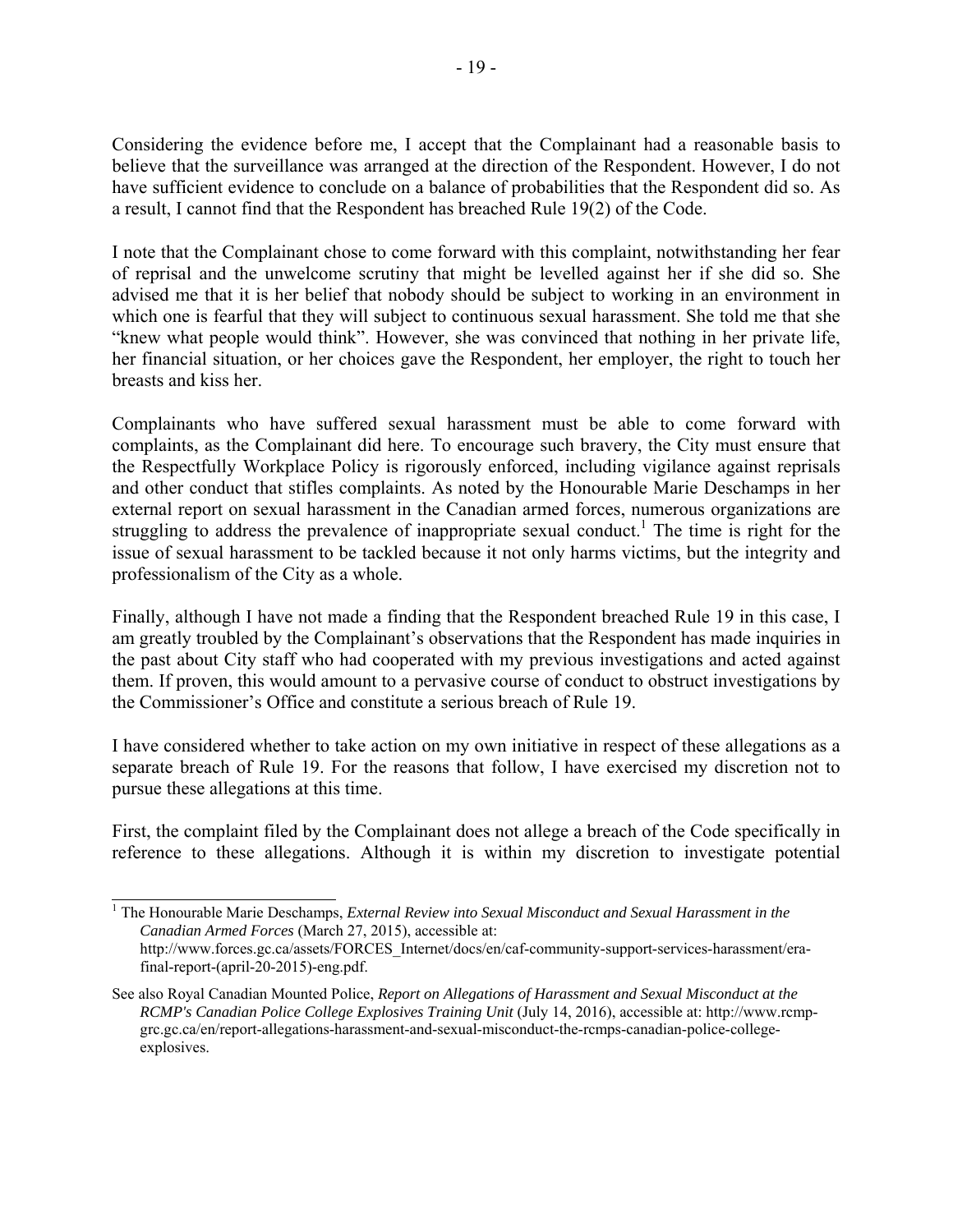breaches of the Code that come to light during the course of an investigation, proper notice must be given to the Respondent of the new allegations. I am concerned that pursuing this issue would unduly delay the resolution of the complaint as the Complainant chose to file it.

Second, I am mindful that these past events occurred more than six months prior to them being reported to my office. I do not rule out that in appropriate circumstances a complaint could be properly considered that predates beyond the six-month limitation period, particularly if the delay arises because a complainant is fearful of the consequences of coming forward. Given that to date no complainants have done so, however, I choose not to take further action in respect of these allegations at this time.

## **VII. Comments of the Parties on the Preliminary Findings**

On May 2, 2017, I provided to the Complainant and the Respondent a copy of my Preliminary Report containing my preliminary findings of the investigation.

I advised the parties that they were being provided a copy of my preliminary findings in advance of the issuance of my Final Report pursuant to section 12(1) of the Code Protocol. I invited the parties to provide comments on any errors or omissions of fact. They were also invited to furnish a statement that I would take into consideration in drafting my Final Report to Council with any recommended sanctions. I advised the parties that this request for comments was not to be viewed as an opportunity to provide any additional evidence or responses to allegations contained in the complaint. Both parties were given a return date of May 12, 2017 by which time I required their comments.

After granting an extension for receipt of comments from the parties, I received comments from the Respondent's and Complainant's counsel on May 16, 2017, which are addressed below.

The Complainant's counsel advised that she was satisfied with the preliminary findings and made submissions about the appropriate sanction, which I address below. The Complainant also provided me with a statement from the Complainant (the "Complainant's Statement") with a request I append the Complainant's Statement to my Final Report submission to Council.

The Complainant's Statement includes comments about how the Respondent's conduct has affected her and submissions to Council on the appropriate sanction, both which are relevant to my own recommendations and which I have considered. I have accordingly appended the Complainant's Statement to my report. I note that the Complainant's Statement also includes certain comments directed towards the Respondent and to others, which I have determined are not relevant for the purposes of my report and which I have therefore not considered.

In the Respondent's comments on the Preliminary Findings, he states that "based upon the fact that the report under the Respectful Workplace Policy is supposed to be confidential for both the Complainant and the Respondent, we do not think it appropriate or necessary for you to quote directly from the report as you have… Specifically, at minimum, the references to the content of the transcript of the phone conversation between the parties and [the independent investigator's]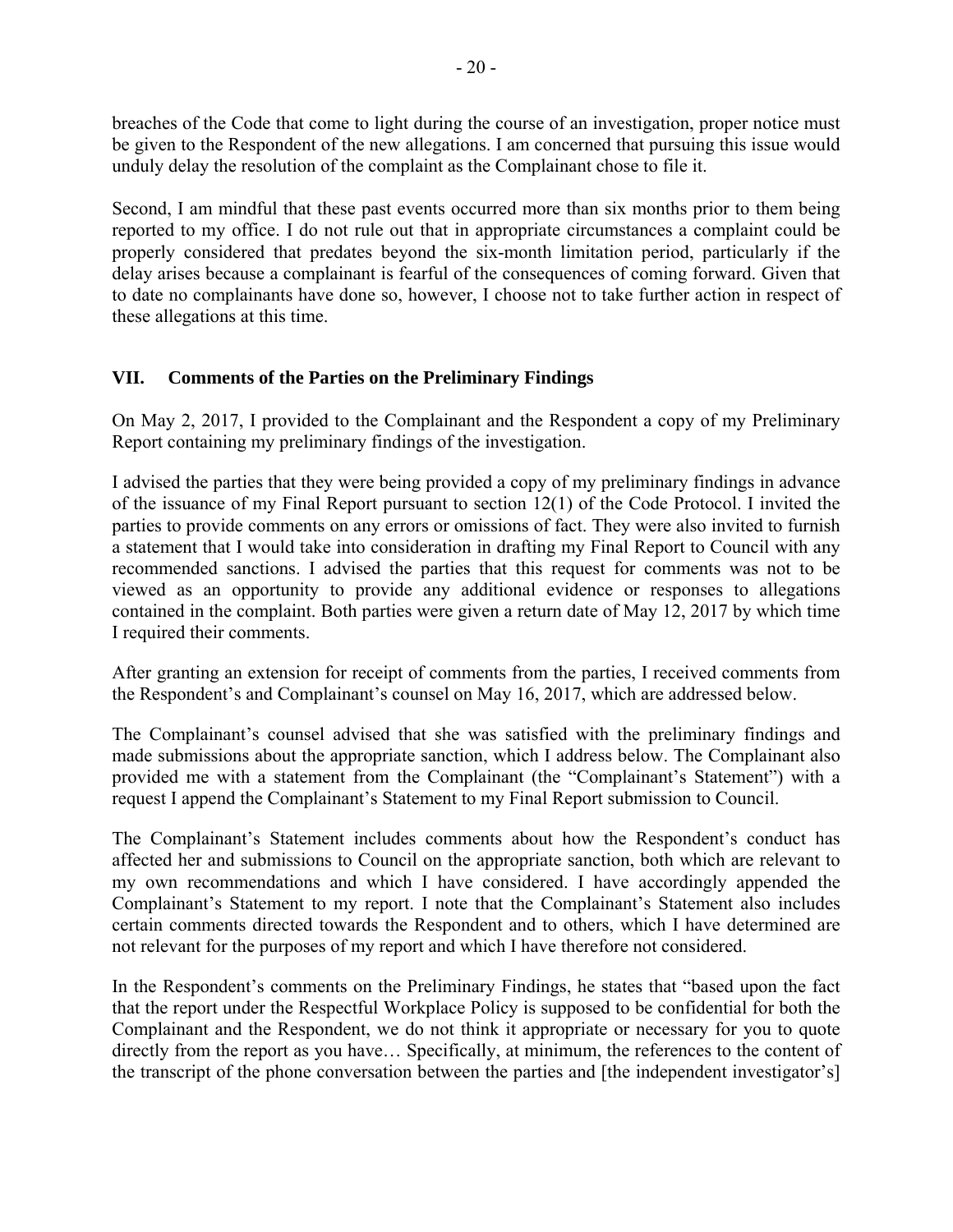findings… do not need to be included… The rationale for the confidentiality rule under the Respectful Workplace Policy applies as much to your report".

The Respondent further stated that "specific details of an intimate nature should be omitted from the report. In particular, while you are entitle to accept the findings of [the independent investigator] and use them to render a decision of misconduct under Rule #14… it is not necessary to include direct quotations from his report nor transcribe the audio recording as you have chosen to do."

Section 223.3(1) of the *Municipal Act*, *2001* (the "Act") empowers the Integrity Commissioner to report to Council, which are in turn made public. Section 223.6(2) of the Act confirms that the Integrity Commissioner has the discretion to disclose in the report "such matters as in the Commissioner's opinion are necessary for the purposes of the report":

Report to council

223.6.

Report about conduct

(2) If the Commissioner reports to the municipality… his or her opinion about whether a member of council… has contravened the applicable code of conduct, the Commissioner may disclose in the report **such matters as in the Commissioner's opinion are necessary for the purposes of the report**.

In addition, section 12 of the Code Protocol explains that where a complaint is sustained, as it has been here, the Integrity Commissioner is required to "outline the findings, the terms of any settlement, or recommended corrective action". It is apparent from these provisions that my findings and the evidence on which they are based must be disclosed in a public report, including the evidence reported in the Investigation Report.

As well, my reported findings must include sufficient information to permit Council to make an informed decision on whether or not to accept my recommendations on sanctions and corrective action. In my opinion, the particulars of the Respondent's conduct must be disclosed so that Council can properly determine whether the recommended sanctions and corrective action are proportionate to the circumstances and gravity of the conduct. It is also part of the Integrity Commissioner's function to make public any findings that a Member has breached the Code of Conduct, in order to ensure the transparency of municipal government and to denounce and deter misconduct by public officials.

The Respondent's comments on the preliminary findings go on to indicate that "[w]ith respect to the allegation of reprisal…we respectfully take issue with the inclusion of irrelevant information regarding other investigations of which you are aware and that are wholly unproven. This information is irrelevant to a determination of the issue before you. While we acknowledge that you have determined that there was no evidence of reprisal, we think it is unnecessary and unfair to reference other allegations in your report."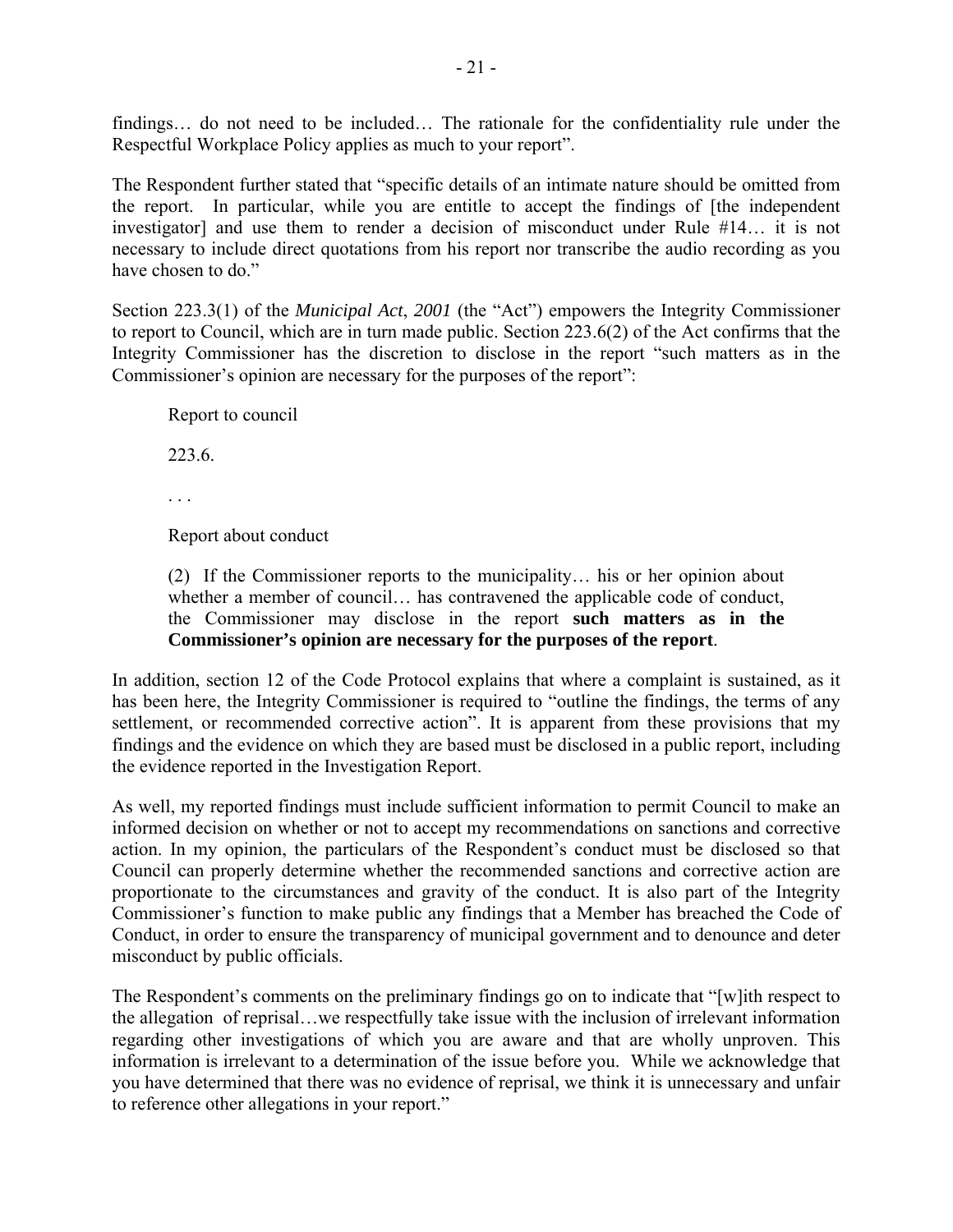As I stated above on page 18 of this Report, I received and accepted the Complainant's statements of her "fear and concern for the continuation of her employment". The Complainant provided sufficient documentation to demonstrate that surveillance was being carried out on her.

The fact that the Complainant, while working with the Respondent, had observed and personally witnessed actions of the Respondent that were directed at staff of the City who had brought forward a Code complaint or participated in a Code process brought against the Respondent, substantiated her fear that if she brought forward a Code complaint against him, the Respondent "…could get rid of" the Complainant because, in her words: "He had done it to others. I saw him do it". In that regard, the Complainant confirmed that she was directed by the Respondent to retrieve a copy of a staff person's LinkedIn profile and she provided me with a copy of a City of Vaughan confidential Information Retrieval Request form, which I had completed in the course of a previous Code investigation, which was forwarded on direction from the Respondent to his personal email and to a private citizen who was a former employee of the City.

In my view, this evidence is not irrelevant, but rather germane to the Complainant's belief and allegation that she was being threatened because she had initiated a complaint against the Respondent under the Code of Conduct. Although I have found that her evidence was ultimately not sufficient to make a finding that the Respondent carried out a reprisal, it is appropriate to report this evidence to Council.

## **VIII. Recommendations**

Based on the cumulative evidence of the witnesses, my review of the documents and all other information received during the course of this investigation, I have found that the Respondent has contravened Rule 14 of the Code of Conduct. I tender this report of my complaint investigation to the Council of the City of Vaughan for its consideration and acceptance of the recommendations set out below.

Rule 20 of the Code of Conduct sets out the sanctions that Council may impose under the Act upon a recommendation by the Integrity Commissioner. It also provides that the Integrity Commissioner may recommend that Council take additional corrective actions identified below:

Rule No. 20

Compliance with the Code of Ethical Conduct:

1. Upon receipt of the Integrity Commissioner's recommendations, Council may impose either of the following two penalties where the Integrity Commissioner reports that in her or his opinion, there has been a violation of the Code of Conduct:

## 1. **A reprimand**; or

2. **Suspension of the remuneration** paid to the member in respect of his or her services as a member of council or the local board, as the case may be, **for a period of up to 90 days**.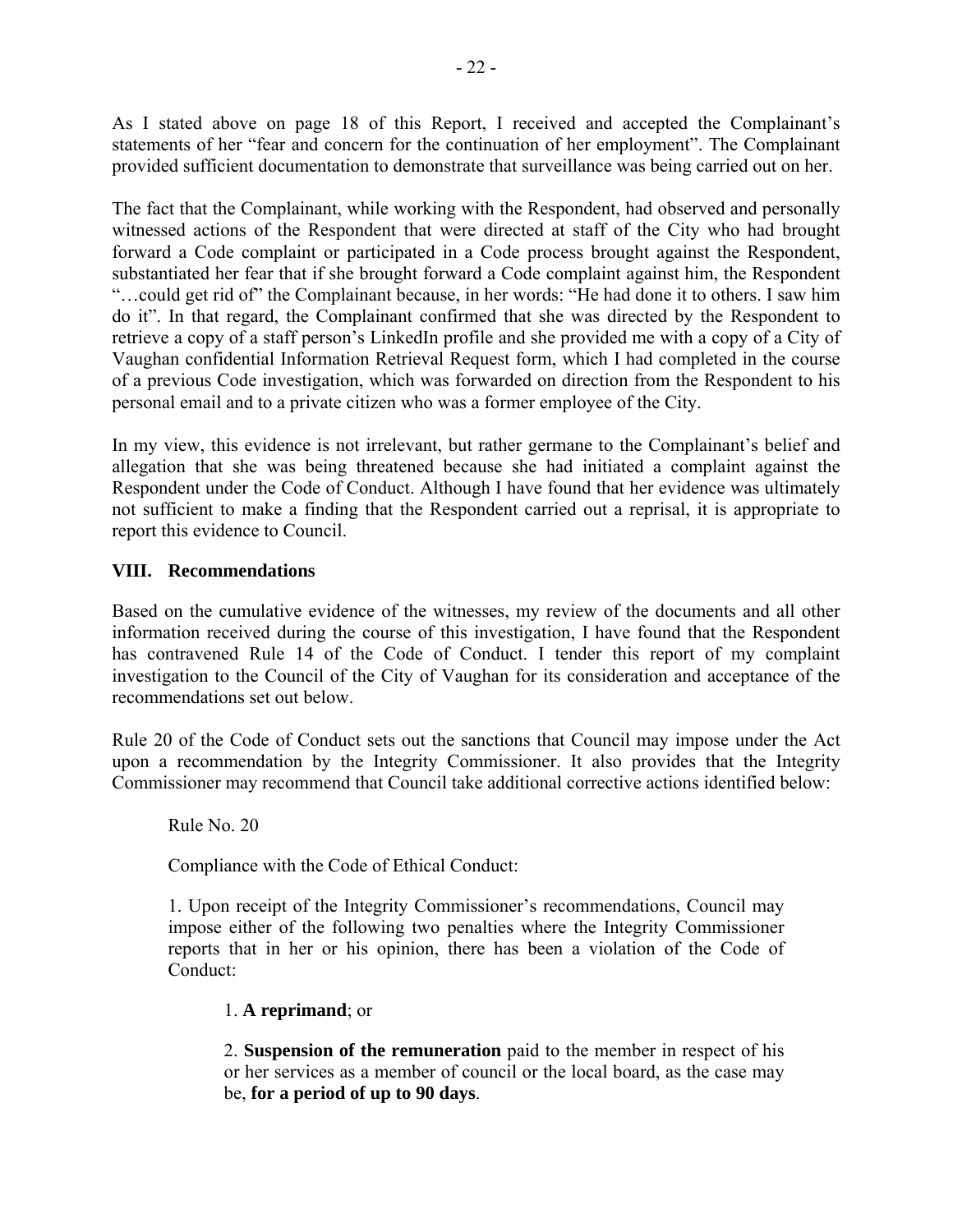2. The Integrity Commissioner may also recommend that Council take the following actions:

### i) **Removal from membership of a Committee**.

### ii) **Removal as Chair of a Committee**.

- iii) Repayment or reimbursement of moneys received.
- iv) Return of property or reimbursement of its value.

## v) **A written and/or verbal request for an apology to Council, the complainant, or both**. (**emphasis added**)

In determining the appropriate sanctions and corrective actions, I have considered the gravity of the conduct and the responsibility of the Respondent for that conduct, as well as the submissions of the parties.

In his submissions, the Respondent acknowledges that a reprimand and an apology are appropriate in the circumstances. He submits that no further penalty is necessary, in light of the Investigation Report's finding that his conduct was not predatory but rather due to a lack of judgment.

The Complainant submits that the appropriate recommendation is a forceful reprimand and a suspension of the Respondents' remuneration for 90 days. In terms of corrective action, she asks that all Members attend human rights training for sexual harassment, that the glass between the offices of Members and staff be "un-frosted", and that Council move to strip the Respondent of his title as Deputy Mayor.

I have considered the submissions of the parties and the facts as I have found them. The conduct was egregious in this case and seriously undermined the safe and respectful workplace environment that the City is expected to provide to its staff. Such conduct tarnishes the reputation of Council and undermines the integrity of municipal government. I have also considered the Complainant's evidence that the Respondent's conduct has had a significant negative impact on her life.

The Office of the Integrity Commissioner respectfully recommends:

- 1. that Council impose the following sanctions:
	- (a) a Reprimand of the Respondent; and
	- (b) a suspension of remuneration paid to the Respondent in respect of his services as a member of council for a period of 90 days.
- 2. that Council enact the following corrective actions:
	- (a) request the Respondent to issue an apology to: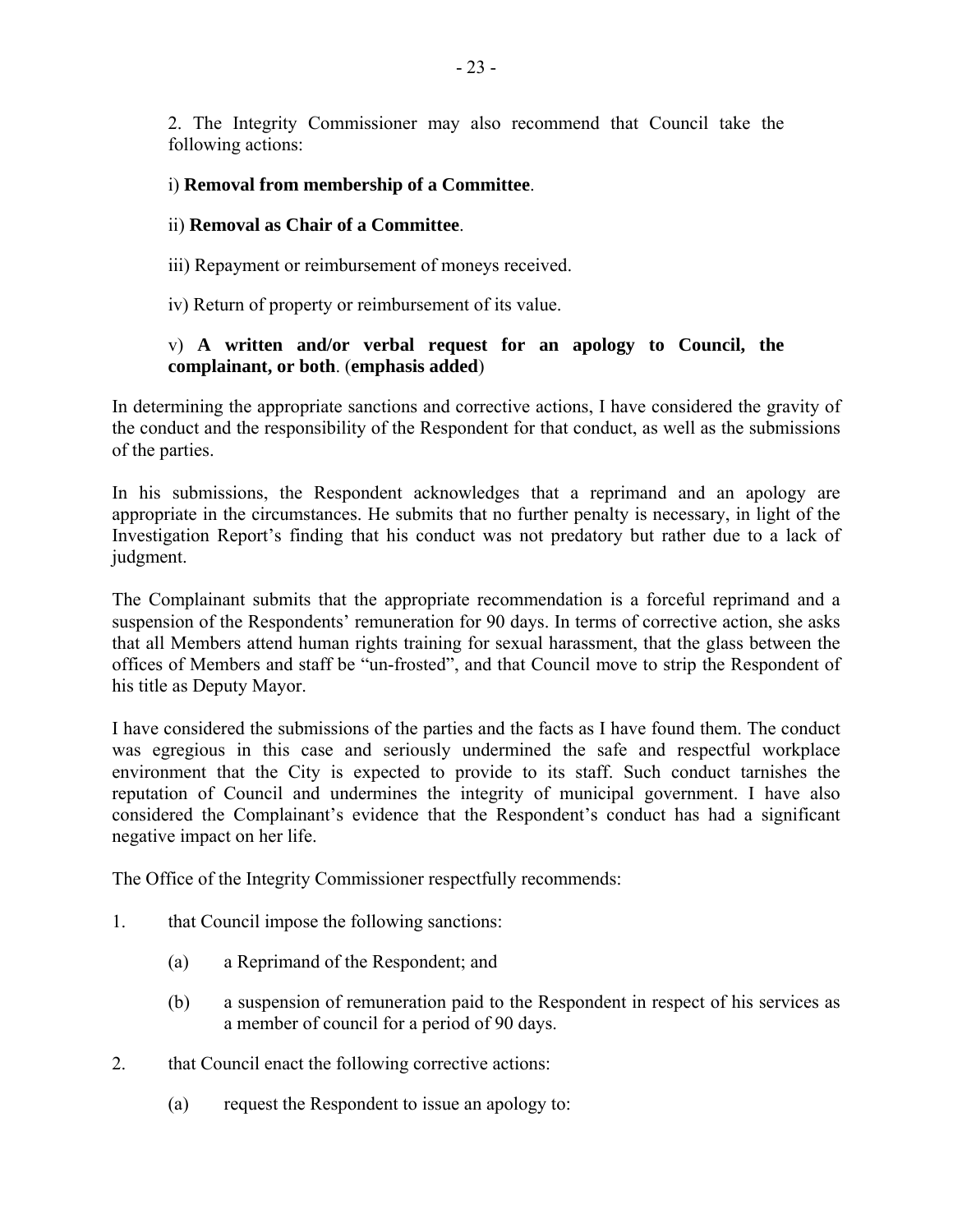- (i) the Compl lainant;
- (ii) the Council of the City of Vaughan;
- (b b) impose a suspension of any or all of the following procedural powers of the Respondent:
	- (i) the designation of Deputy Mayor;
	- (ii) the authority over office staff;
- $(c)$ c) removal any or all of the following procedural powers of the Respondent:
	- (i) the right to chair meetings of Council; and
	- (ii) the right to sit on standing committees.

Although it is outside of my mandate (as set out in Rule 20) to recommend some of the additional corrective actions proposed by the Complainant, I am confident that the City will take into account my report and consider what other actions may be appropriate to minimize the likelihood of sexual harassment by Members in the future.

Respectfully submitted by:

Suzanne Craig Integrity Commissioner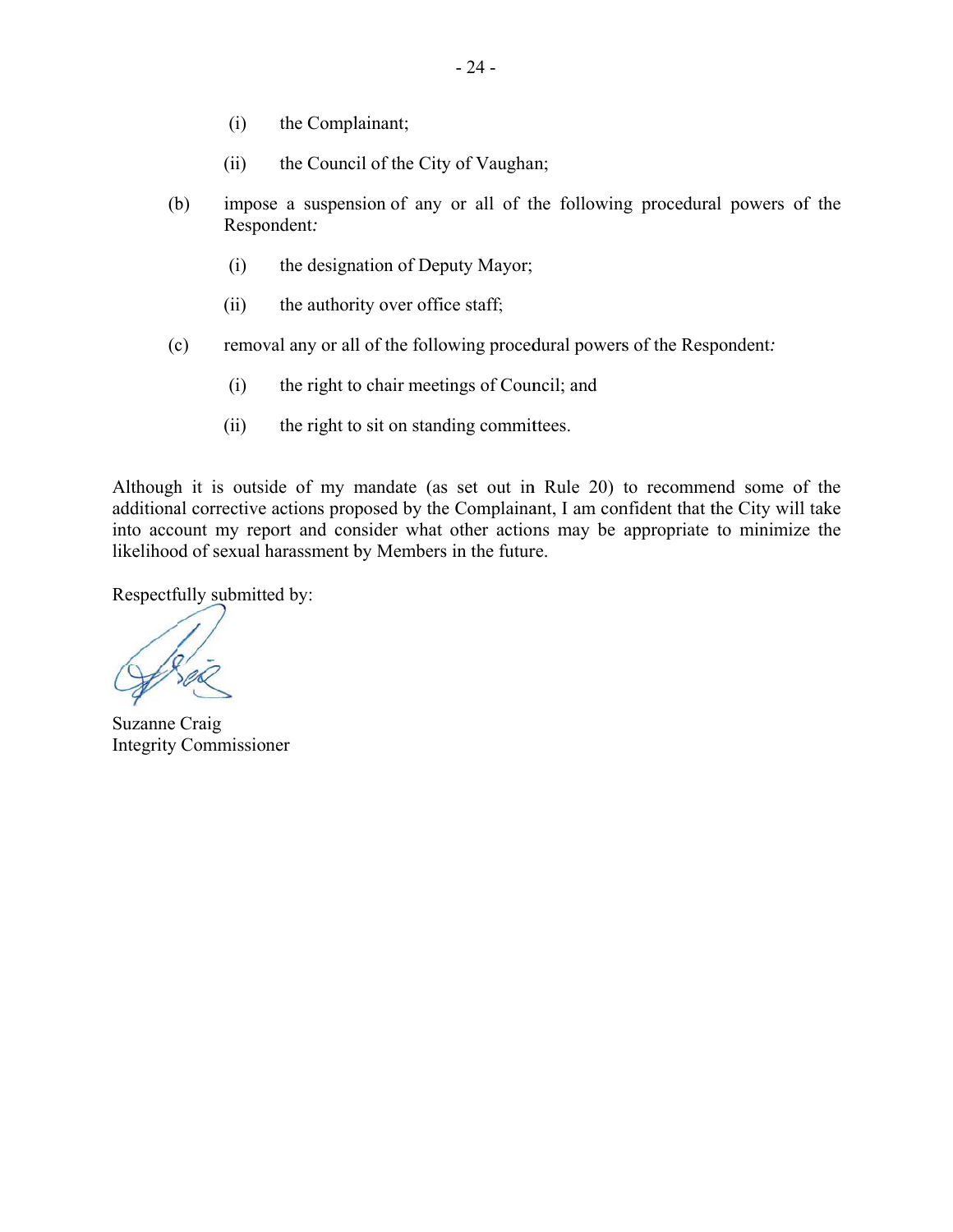### **Appendix "1" – Full Complaint Process**

This appendix sets out the full complaint process that is summarily described in my report above.

On January 17, 2017, I received the complaint at the Commissioner's Office from the Complainant's legal counsel. I conducted an initial classification to determine if the matter was, on its face, a complaint with respect to non-compliance with the Code.

On January 18, 2017, I wrote to the Complainant's counsel acknowledging receipt of the Code complaint. I advised that I had conducted an initial classification review of the complaint and the supporting documentation and that I had decided to open a complaint investigation file.

I further advised the Complainant's counsel that I would be forwarding a copy of the complaint to the Respondent, advising him of the investigation process, and requesting him to provide me with a preliminary written response. I concluded by advising the Complainant's counsel that upon receipt of the Respondent's written response, the Commissioner's Office would forward him a copy of the same.

On January 19, 2017, I wrote to the Chief Human Resources Officer of the City ("CHRO") and advised that I had received a formal complaint in which a Member of Council ("Member") had been named as a Respondent and that the complaint alleged that the Member had contravened Rule 14 of the Code.

I stated that Rule 14 requires that I forward the information subject of the complaint to the Human Resources department, who will refer the investigation of the allegation of wrongdoing to an independent investigator, a process that I describe below.

I further advised the CHRO that I would be commencing the investigation of the complaint as it relates to any allegations that did not fall under Rule 14 of the Code. Upon receipt of the findings of the independent investigator, taking into consideration the same in relation to the application of the Respectful Workplace Policy, I would then make a final determination with respect to the alleged actions of the Respondent relating to Rule 14 of the Code of Conduct.

On January 20, 2017, at 11:30 a.m., I wrote to the Respondent providing a Notice of a Complaint Investigation and a copy of the complaint and requesting that the Respondent provide my office with a written response to the complaint on or before January 30, 2017.

On January 20, 2017, at 3:50 p.m., I received correspondence from the Respondent that stated:

I have received your letter with the complaint from [the Complainant]. I am disappointed that you have sent this highly sensitive document to me by way of email rather than a more confidential manner. My staff have access to my emails to assist me in my work and they may have come across this email today. This is a very sensitive issue and I ask that any future communications be handled in a more confidential way.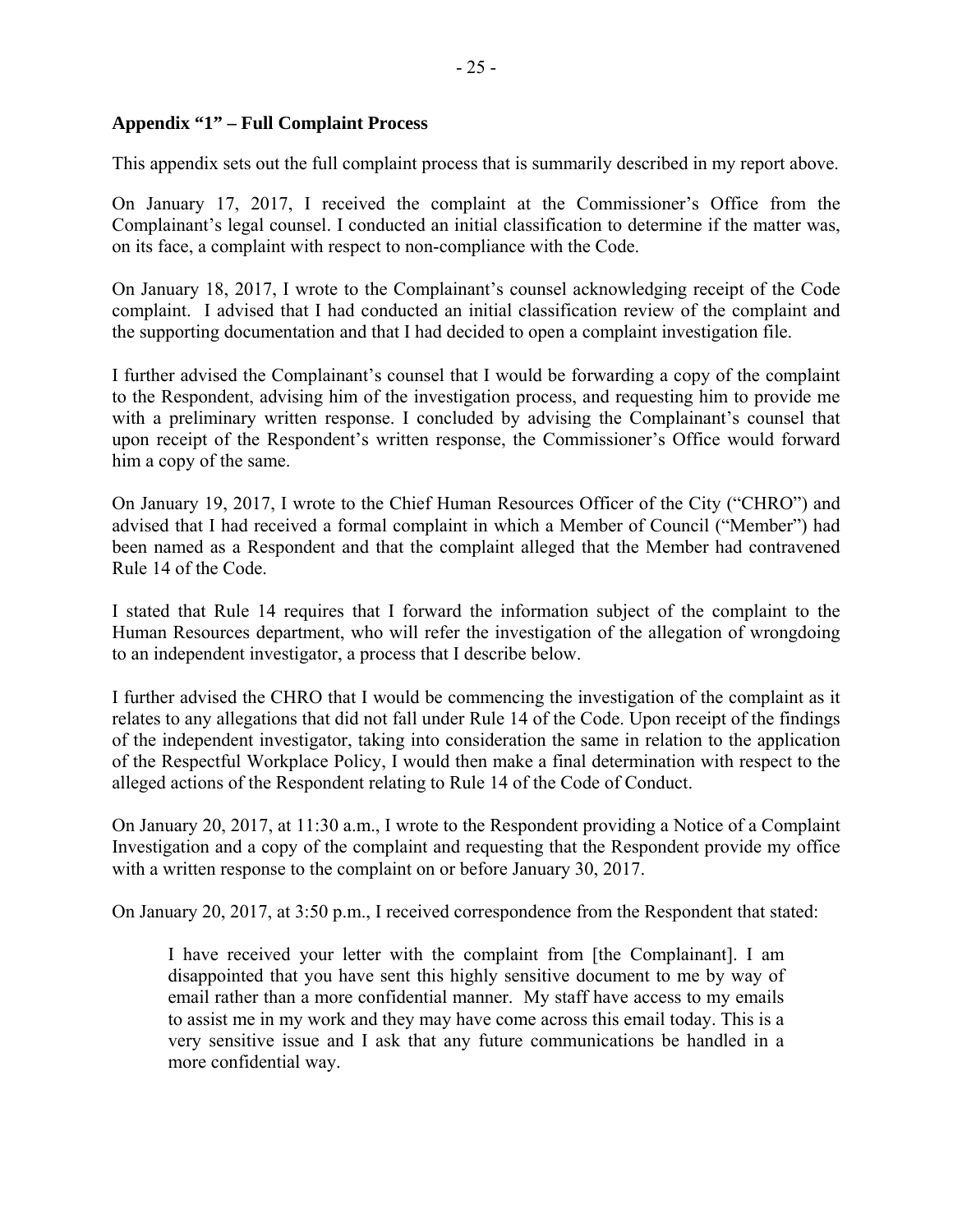I will be deleting your email and this response from my computer to prevent any further potential disclosure."

On January 25, 2017, I received correspondence from a law firm advising that it had been retained by the Respondent to represent him in responding to the complaint. The Respondent's counsel requested a 2-week extension to allow for a reasonable opportunity to prepare an appropriate response.

On January 25, 2017, I was advised by the City that the independent investigator had been assigned and had commenced his investigation. However, due to a previously scheduled commitment, the independent investigator was to begin at the end of February.

On January 26, 2017, I forward correspondence to the Respondent's counsel granting a 2-week extension until February 13, 2017.

On February 2, 2017, I spoke with the Respondent's counsel by telephone. During this telephone conversation, I clarified the Code investigation process. I stated that the intake and initial classification, as well as the Code of Conduct investigation would be conducted by the Commissioner's Office and the Rule 14 investigation into the harassment allegations of under the Respectful Workplace Harassment Policy would be conducted by an independent investigator engaged by the Human Resources department.

On February 15, 2017, I received through interoffice City of Vaughan mail, a copy of the Respondent's written response to the complaint.

On February 17, 2017, I forwarded the Respondent's written response to the Complainant pursuant to section 10 of the Code Protocol.

Between February 7, 2017 and February 24, 2017, I met with individuals with respect to the complaint allegations relating to reprisals under Rule 19.

On March 1, 2017, I forwarded correspondence to the Respondent's counsel, in which I stated:

The Commissioner would like to meet with [the Respondent] to obtain clarification on a few matters raised in the complaint… [The Respondent] may choose to have the Commissioner send questions (via email) requiring clarification rather than meeting in person to discuss.

Should [the Respondent] prefer to receive questions via email rather than meet in person, this decision will be considered by the Office of the Integrity Commissioner, without prejudice in the final outcome.

…

Kindly advise of which option [the Respondent] prefers.

On March 8, 2017, I received correspondence from the Complainant's counsel providing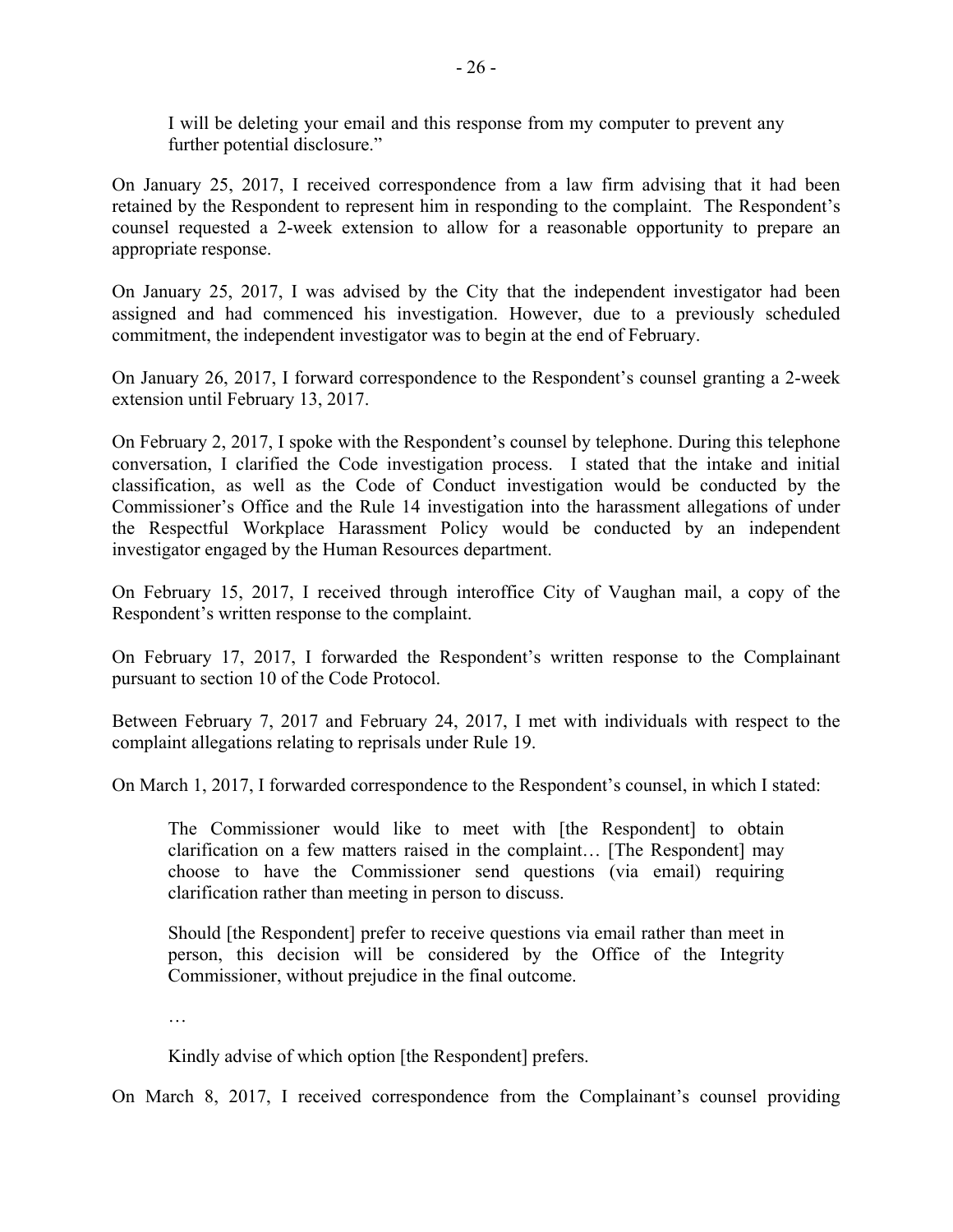supplementary comments with respect to the Respondent's written response.

On March 7, 2017, the Respondent's counsel provided a response that any questions should be sent in writing to his attention.

On March 15, 2017, I forwarded written questions to the Respondent's counsel, together with a copy of the Complainant's supplementary comments received on March 8, 2017.

On March 22, 2017, I received correspondence from the Respondent's counsel. The gist of this correspondence expressed the concern of Respondent's counsel expressed below:

I would be remiss if I did not state that I am surprised that [the independent investigator] is not also conducting the investigation into the complaint under the Code of Conduct as was originally believed and discussed by us.

I provided a written response on March 27, 2017, in which I stated that:

As I recall, on or around February 2, 2017, you and I spoke briefly on the telephone about the process that would be followed during the Code of Conduct investigation… I believe it was communicated to you that I had received a Code of Conduct complain and that in relation to the allegation of a contravention of Rule 14 – Harassment. I advised that the Code prescribed a 2-step process.

To be clear, the process followed by my Office when Rule 14 of the Code of Conduct is engaged is as follows:

I conduct an initial classification to determine if the matter is, on its face, a complaint with respect to non-compliance with the Code of Conduct.

If the complaint or a portion of the complaint [is in] relation to Rule 14, I forward the information to Human Resources of the City who will refer it to an independent investigator. The independent investigator will conduct an investigation in respect to the City of Vaughan's Respectful Workplace Policy (Harassment and Discrimination).

I conduct an investigation on the allegations of contravention of Code rules set out in the complaint.

Upon completion of her/his investigation, the independent investigator will forward a copy of her/his report to me, the findings of which I will take into consideration as they may relate to the application of Rule 14 of the Code of Conduct.

I will complete my draft findings in respect to all Rules engaged by the Code complaint and forward to the Complainant and the Respondent so that they may have an opportunity to comment, prior to my drafting of Final Complaint Investigation Report.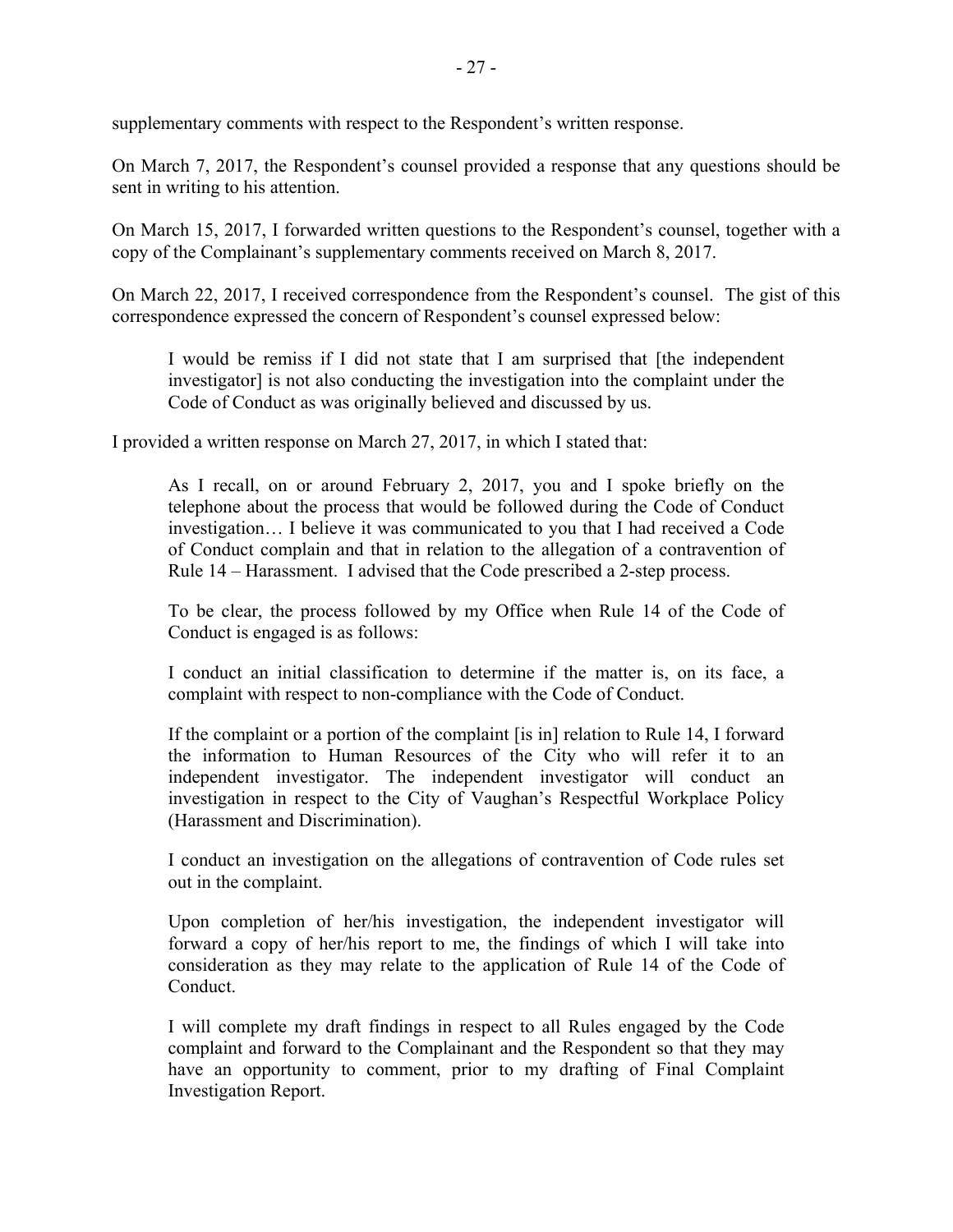With respect to the Code complaint #011717(f), it is my understanding that [the Complainant] had already made a complaint to the City before her decision to file a Formal Code of Conduct complaint with my Office. As a result, in the matter before us, an independent investigator had already been retained to investigate allegations under the City of Vaughan's Respectful Workplace Policy.

It is my further understanding that [the Complainant's] lawyer informed the independent investigator that a Code complaint had been filed, after the Respectful Workplace Policy investigation had begun. While the two complaints are similar, the "Code" complaint includes allegations beyond that of a contravention of Rule 14 [i.e., the reprisal allegations under Rule 19].

On April 24, 2017, I received from the CHRO a copy of the completed independent investigator's report (the "Investigation Report").

On May 2, 2017, I provided to the Complainant and the Respondent a copy of a Preliminary Report containing my preliminary findings of the investigation.

I advised the parties that they were being provided a copy of my preliminary findings in advance of the issuance of my Final Report pursuant to section 12(1) of the Code Protocol. I invited the parties to provide comments on any errors or omissions of fact. They were also invited to furnish a statement that I would take into consideration in drafting my Final Report to Council with any recommended sanctions. I advised the parties that this request for comments was not to be viewed as an opportunity to provide any additional evidence or responses to allegations contained in the complaint. Both parties were given a return date of May 12, 2017 by which time I required their comments.

On May 9, 2017 I received a telephone call from the Respondent's counsel and following a subsequent telephone conversation on May 10, 2017, I granted the Respondent's counsel until May 15<sup>th</sup> to provide comments to the Preliminary Report.

On May 12, 2017, I received correspondence from the Respondent's counsel advising that due to scheduling conflicts and work commitments, he was requesting until May 17, 2017 to provide comments to the Preliminary Report.

I replied to the Respondent's counsel on May 12, 2017, advising that I would grant him until May 16, 2017 end of day, to provide me with any comments and/or a statement with respect to my Preliminary Report. I also advised the Complainant's counsel that I would grant until May 16, 2017 for receipt of any comments to the Preliminary Report.

On May 16, 2017 I received comments from the Respondent's and Complainant's counsel. The Complainant's counsel also provided me with a Statement from the Complainant with a request I append the Statement to my Final Report submission to Council.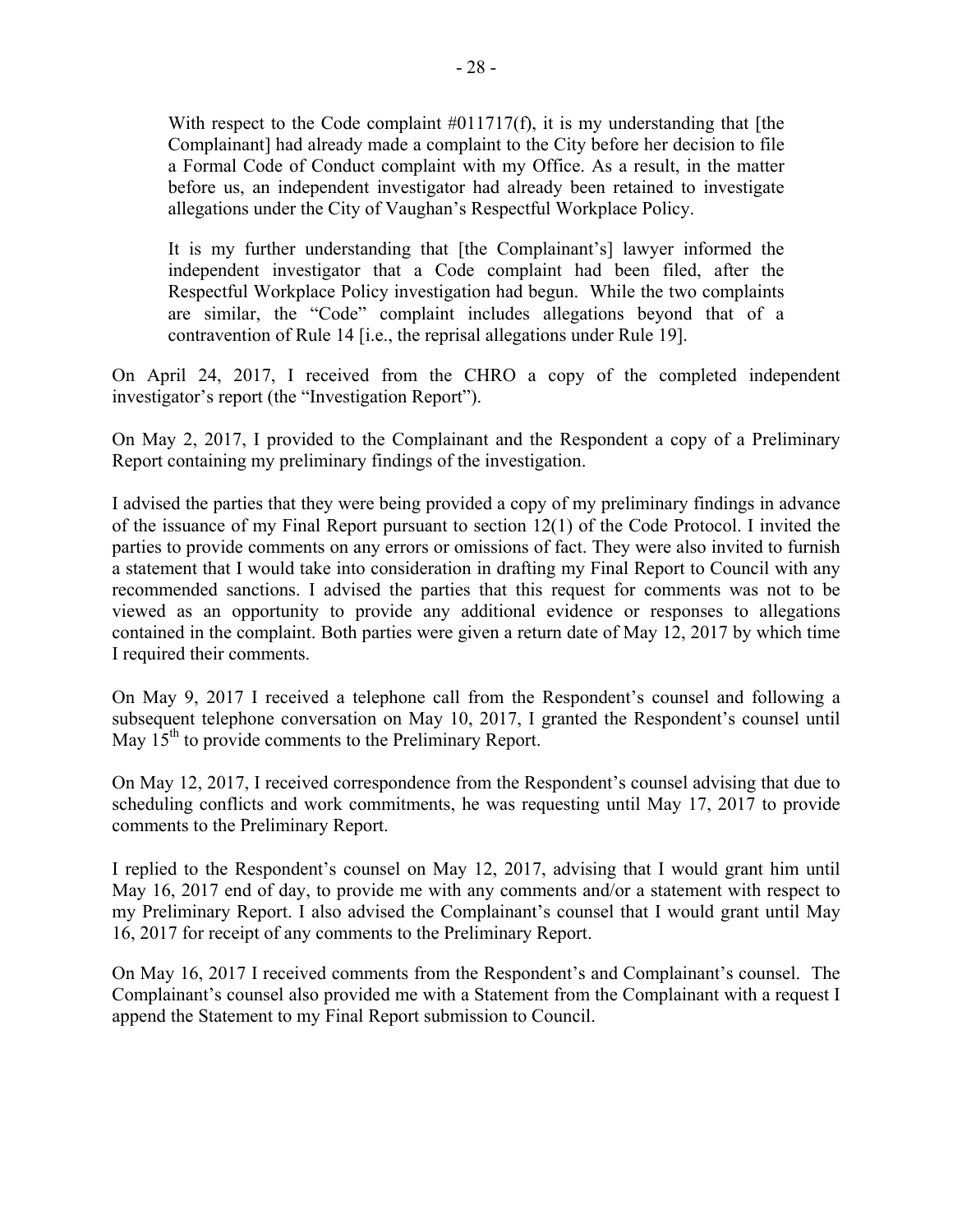## **STATEMENT FROM THE COMPLAINANT Code of Conduct Complaint #011717(f) against Regional Councillor / Deputy Mayor Michael Di Biase**

May 16, 2017

As you consider the appropriate sanctions and remedies in light of the Integrity Commissioner's findings, I hope that you will remember that the impacts of Councillor Di Biase's sexual harassment on me have been profound and far-reaching. They have impacted every facet of my life and every part of my identity.

- Councillor Di Biase's sexual harassment has gravely affected my health and wellbeing. For months, I have been unable to sleep. I have been up all night trying desperately to make sense of everything and to understand why he just didn't understand or respect that "no" meant "no."
- Councillor Di Biase's sexual harassment has stolen my sense of safety and community. Since filing my complaint against Councillor Di Biase, I have been followed and surveilled. My daughter has been followed and surveyed. Strange cars driven by strange men have been parked outside our house and have followed us around town. I have been threatened, intimidated, and told to withdraw my complaint. My daughters are no longer allowed to walk the dog or stay home alone. Our curtains are always closed.
- Because of Councillor Di Biase, I have also lost my social life. Before the sexual harassment, I was proud to be an active member of this community. I was an engaged citizen of Vaughan working to make the City a better place through volunteer and political work. Now, so much of my life revolves around negotiating the impacts of my sexual harassment that I have been forced to decline every invitation to community and charity events. I must constantly consider whether my harasser will be in attendance and, because my harasser is the Deputy Mayor of Vaughan, social isolation for both me and my daughters most often seems like the safest option.
- Councillor Di Biase's sexual harassment has robbed me of my personal savings. I had to use this money to pay lawyers and health professionals, without whom I would have never had the courage or knowledge to navigate this complaints process.
- Coming forward about Councillor Di Biase's sexual harassment has also affected my reputation. Councillor Di Biase continues to reach out to my former colleagues and friends to spread misinformation and disparage me. Instead of exhibiting sincere remorse for his behaviour, he continues to tell mutual friends and acquaintances that I consented to his kisses and groping and that I somehow "entrapped" him. Without any regard for my privacy, Councillor Di Biase has actively recruited individuals to act as "witnesses" in his campaign to assassinate my character and undermine my credibility.

In addition to all of the above, Councillor Di Biase took away my worth, my dignity, my autonomy, my privacy, my energy, my time, my confidence, and my self-respect. He took away my voice. As a result of this, I became closed off, angry, tired, irritable, and empty. While Councillor Di Biase worries about his reputation or reelection, I have been worrying about getting through each day.